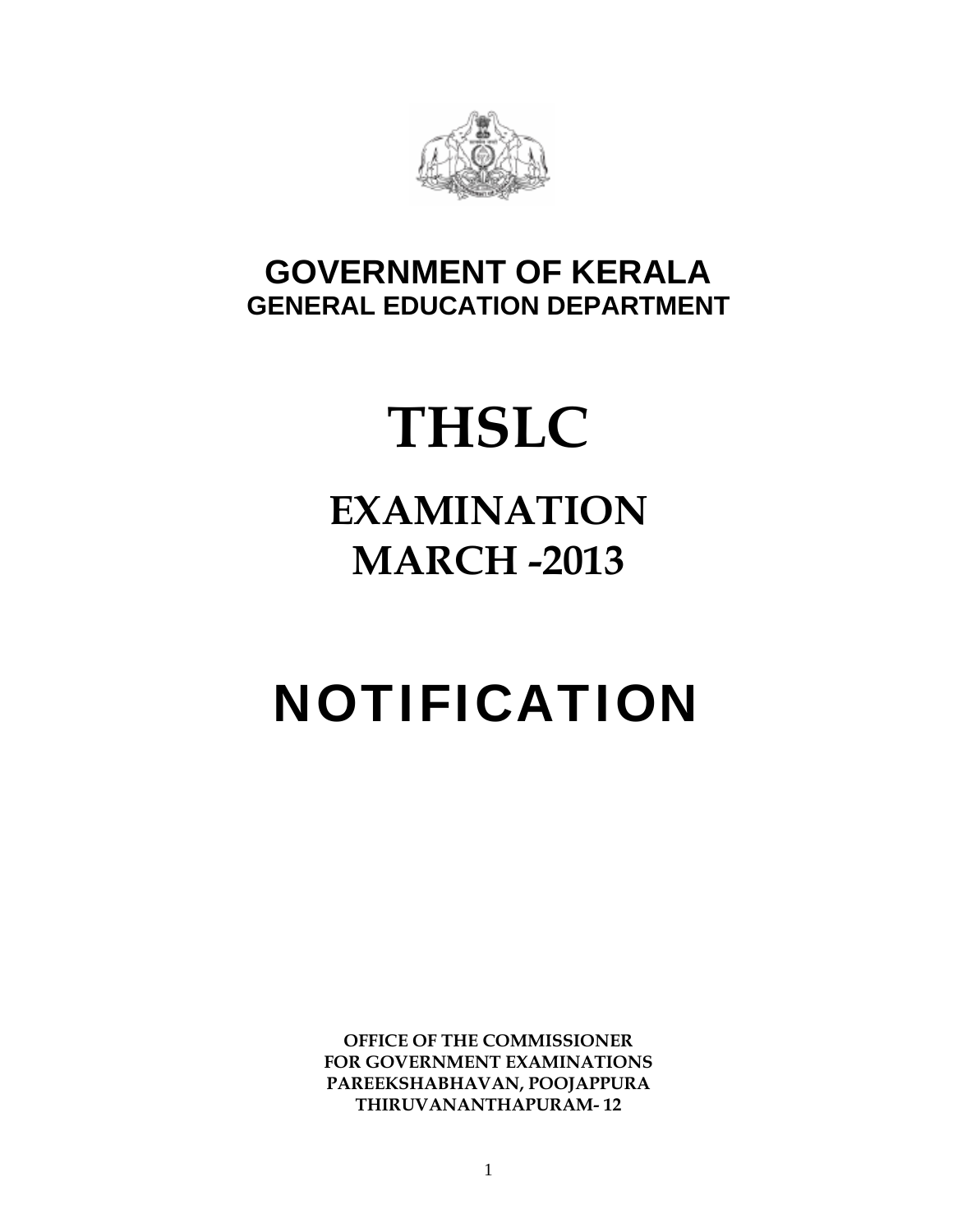CGL(3)77547/2012/CGE Office of the Commissioner for Government Examinations, Pareekshabhavan, Poojappura, Thiruvananthapuram Dated:

## **NOTIFICATION**

### **Sub:- Technical High School Leaving Certificate Examination – March 2013 – Conducting -reg.**

#### **Ref :-1. GO(P) 53/04 Gl. Edn dt. 4/2/2004. 2. G.O. (Rt) No. 4610/2012 G.Edn dated, 28/09/2012**

**1.** The Technical High School Leaving Certificate (THSLC) Examination for the Academic year 2012-2013 is scheduled to be conducted from 11.03.2013 to 25.03.2013 according to the Time Table included in the notification.

 As per G.O (Rt) No. 4610/2012 G.Edn dated, 28/09/2012 the maximum score for IT examination to the regular candidates is fixed as 50. 40 score will be for public examination and 10 score for continuous evaluation. Out of the 40 scores, 10 score is for theory examination and 30 score for practical examination. IT theory examination will not be a written examination for regular candidates and it will be conducted along with the practical examination using computer.

| <b>S1.</b><br>N <sub>0</sub> | <b>THSLC</b>                                                                                                                                                 | <b>S1.</b><br>No. | THSLC (IHRD)                                                                                                                                                                                                                                 |
|------------------------------|--------------------------------------------------------------------------------------------------------------------------------------------------------------|-------------------|----------------------------------------------------------------------------------------------------------------------------------------------------------------------------------------------------------------------------------------------|
|                              | <b>Written Examination 11</b><br>Papers with IT                                                                                                              | $\mathbf{1}$      | Written Examination 10 papers<br>with Practical Examination                                                                                                                                                                                  |
| 2                            | Ratio of the scores for written<br>examination and continuous<br>evaluation for English,<br>Humanities, Maths,<br>Engineering Drawing 80:20,<br>IT 10:10:30. | $\overline{2}$    | Ratio of the scores for written<br>examination and continuous<br>evaluation for English, Humanities<br>and Maths 80:20, Ratio of CE and<br>Practical for Computer Science &<br>IT Lab 20:100 Electronics<br>Production Technology Lab 30:150 |

#### **DETAILS OF THE EXAMINATION ARE GIVEN BELOW**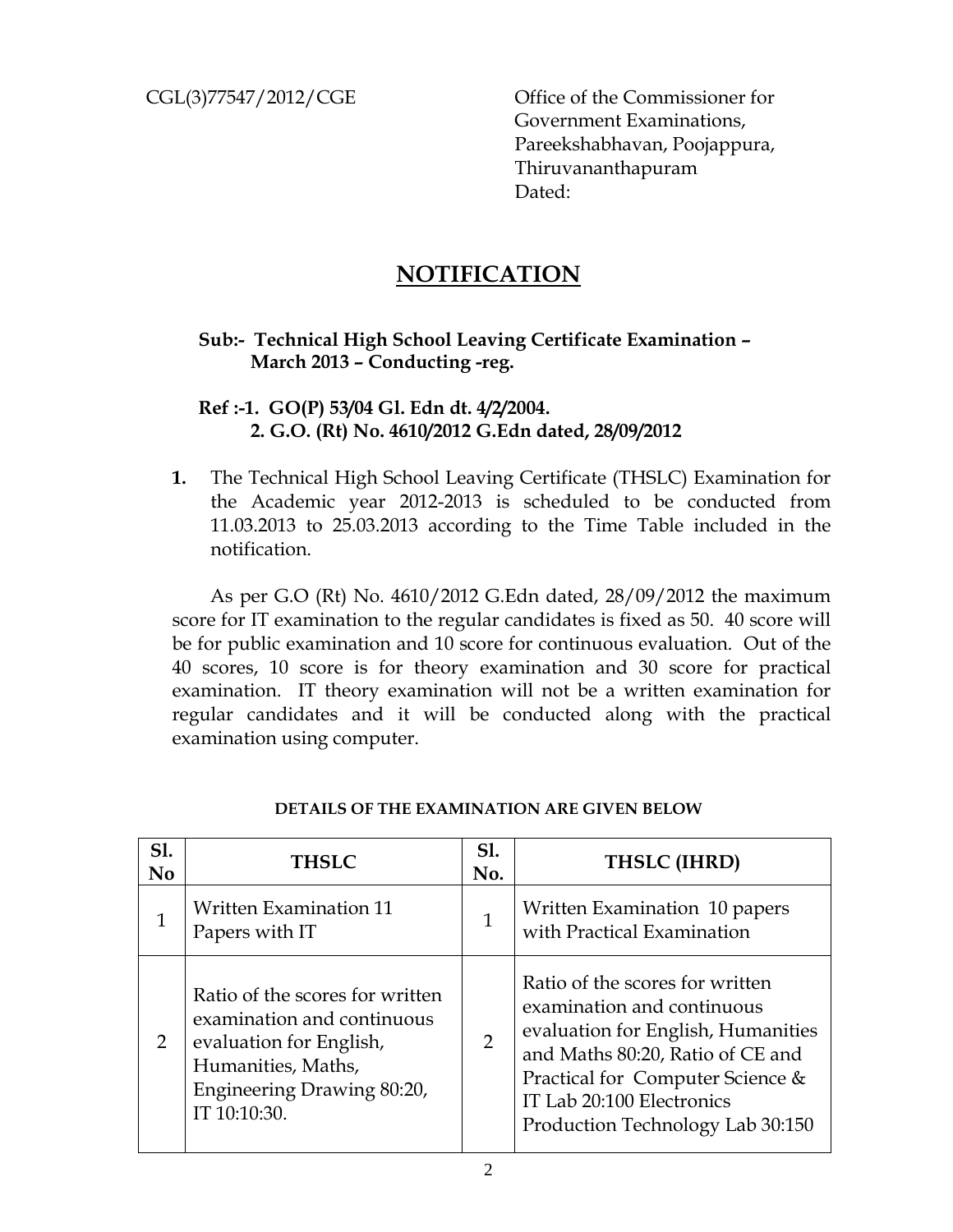| 3              | Ratio of the scores for written<br>examination and continuous<br>evaluation for Malayalam,<br>Physics, Chemistry,<br>Mechanical Engineering,<br>Electrical Engineering, Trade<br>Theory 40:10                                                                                                                                                                   | 3              | Ratio of the scores for written<br>examination and continuous<br>evaluation for Malayalam, Physics,<br>Chemistry, Biology, Computer<br>Science and IT, Electrical<br>Technology, Electronics (Trade<br>Theory) $40:10$ |
|----------------|-----------------------------------------------------------------------------------------------------------------------------------------------------------------------------------------------------------------------------------------------------------------------------------------------------------------------------------------------------------------|----------------|------------------------------------------------------------------------------------------------------------------------------------------------------------------------------------------------------------------------|
| $\overline{4}$ | The time allowed for the<br>written examination paper<br>with 80 scores will be $2\frac{1}{2}$<br>hours; For papers with 40<br>scores it will be $1\frac{1}{2}$ hours. For<br>school going candidates the<br>time for IT practical and TE<br>will be 90 minutes. For private<br>candidate the time for<br>practical will be 45 minutes<br>and TE will be 1 hour | $\overline{4}$ | The time allowed for the written<br>examination with 80 scores will be<br>2 $\frac{1}{2}$ hours; For papers with 40<br>scores it will be $1\frac{1}{2}$ hour.                                                          |
| 5              | Only the grades (not the<br>scores) attained by a candidate<br>will be recorded in the School<br>Leaving Certificate.                                                                                                                                                                                                                                           | 5              | Only the grades (not the scores)<br>attained by a candidate will be<br>recorded in the School Leaving<br>Certificate.                                                                                                  |
| 6              | Nine Point Grading System is<br>used to award the grades                                                                                                                                                                                                                                                                                                        | 6              | Nine Point Grading System is used<br>to award the grades                                                                                                                                                               |

## **Grading Scale**

| Grade         | Range       | <b>Grade Value</b> | <b>Grade Position</b> |
|---------------|-------------|--------------------|-----------------------|
| $A+$          | 90% to 100% | 9                  | Outstanding           |
| $\mathbf{A}$  | 80% to 89%  | 8                  | Excellent             |
| $B+$          | 70% to 79%  | 7                  | Very Good             |
| B             | 60% to 69%  | 6                  | Good                  |
| $C+$          | 50% to 59%  | 5                  | Above Average         |
| $\mathcal{C}$ | 40% to 49%  | $\overline{4}$     | Average               |
| $D+$          | 30% to 39%  | 3                  | Marginal              |
| D             | 20% to 29%  | $\overline{2}$     | Need Improvement      |
| E             | Below 20%   | $\mathbf{1}$       | Need Improvement      |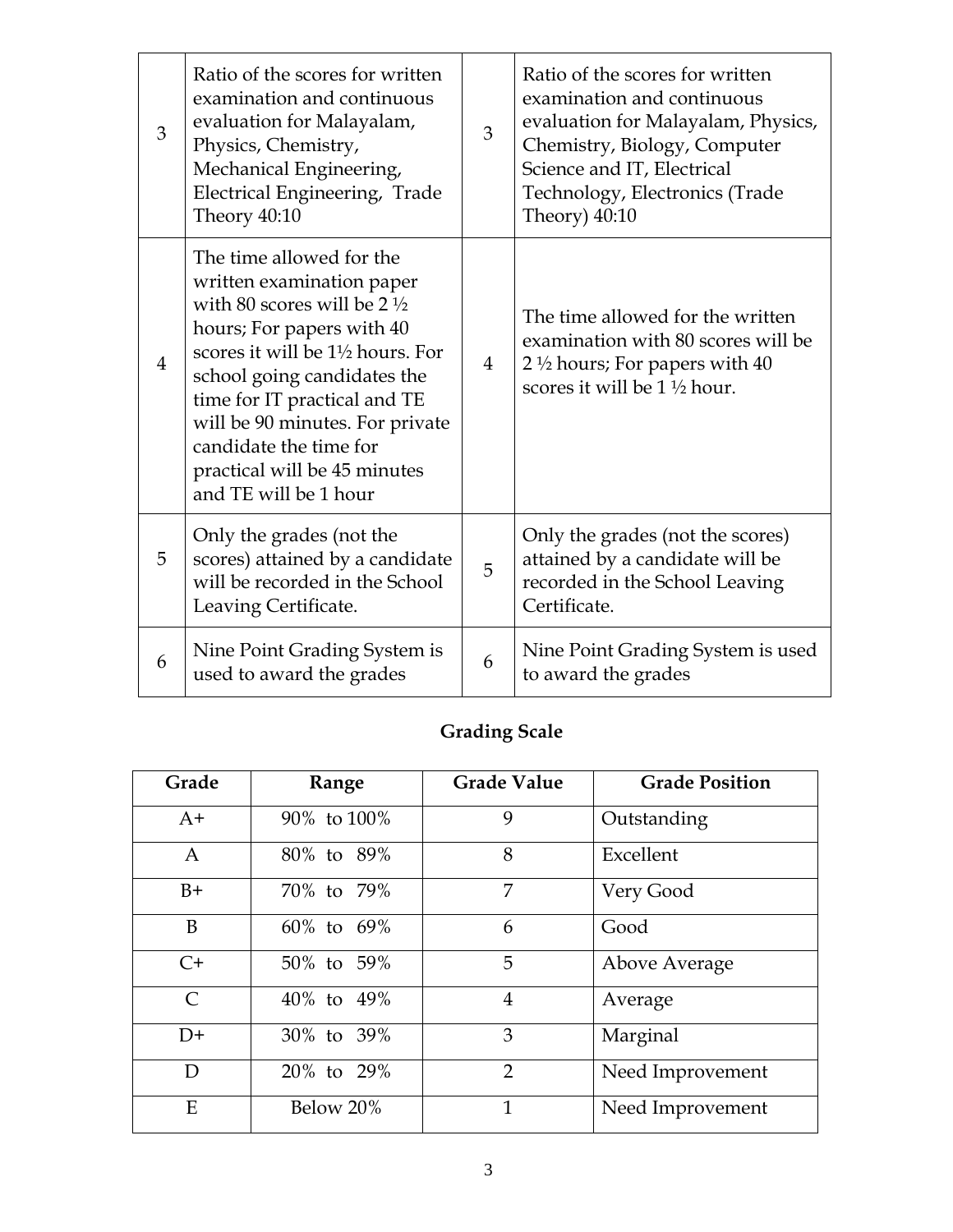## **Details of the written examination and continuous evaluation with the maximum score and time allowed**

| TUOLC          |                           |     |     |                          |              |                |  |
|----------------|---------------------------|-----|-----|--------------------------|--------------|----------------|--|
| <b>S1.</b>     |                           |     |     | <b>Score</b>             |              | <b>Time</b>    |  |
| No.            | Subject                   | C.E | T.E | Practical<br>Examination | <b>Total</b> | (Hrs)          |  |
| $\mathbf{1}$   | Malayalam                 | 10  | 40  |                          | 50           | $1\frac{1}{2}$ |  |
| $\overline{2}$ | English                   | 20  | 80  |                          | 100          | $2\frac{1}{2}$ |  |
| 3              | Humanities                | 20  | 80  |                          | 100          | $2\frac{1}{2}$ |  |
| $\overline{4}$ | Physics                   | 10  | 40  |                          | 50           | $1\frac{1}{2}$ |  |
| 5              | Chemistry                 | 10  | 40  |                          | 50           | $1\frac{1}{2}$ |  |
| 6              | Mathematics               | 20  | 80  |                          | 100          | $2\frac{1}{2}$ |  |
| $\overline{7}$ | Mechanical<br>Engineering | 10  | 40  |                          | 50           | $1\frac{1}{2}$ |  |
| 8              | Electrical<br>Engineering | 10  | 40  |                          | 50           | $1\frac{1}{2}$ |  |
| 9              | Engineering<br>Drawing    | 20  | 80  |                          | 100          | 3              |  |
| 10             | <b>Trade Theory</b>       | 10  | 40  |                          | 50           | $1\frac{1}{2}$ |  |
| 11             | Workshop<br>Practice      | 30  |     | 120                      | 150          |                |  |
| 12             | Information<br>Technology | 10  | 10  | 30                       | 50           | $1\frac{1}{2}$ |  |

**THSLC** 

**Eligibility for higher study is minimum C+ Grade for Workshop practice and D+ Grade in each paper when considering the total CE and TE scores.** 

### **IHRD**

|                |             | <b>Score</b> |    |                          |              |                      |
|----------------|-------------|--------------|----|--------------------------|--------------|----------------------|
| <b>Sl. No.</b> | Subject     | C.E          | TE | Practical<br>Examination | <b>Total</b> | <b>Time</b><br>(Hrs) |
| $\mathbf{1}$   | Malayalam   | 10           | 40 |                          | 50           | $1\frac{1}{2}$       |
| $\overline{2}$ | English     | 20           | 80 |                          | 100          | $2\frac{1}{2}$       |
| 3              | Humanities  | 20           | 80 |                          | 100          | $2\frac{1}{2}$       |
| $\overline{4}$ | Mathematics | 20           | 80 |                          | 100          | $2\frac{1}{2}$       |
| 5              | Physics     | 10           | 40 |                          | 50           | $1\frac{1}{2}$       |
| 6              | Chemistry   | 10           | 40 |                          | 50           | $1\frac{1}{2}$       |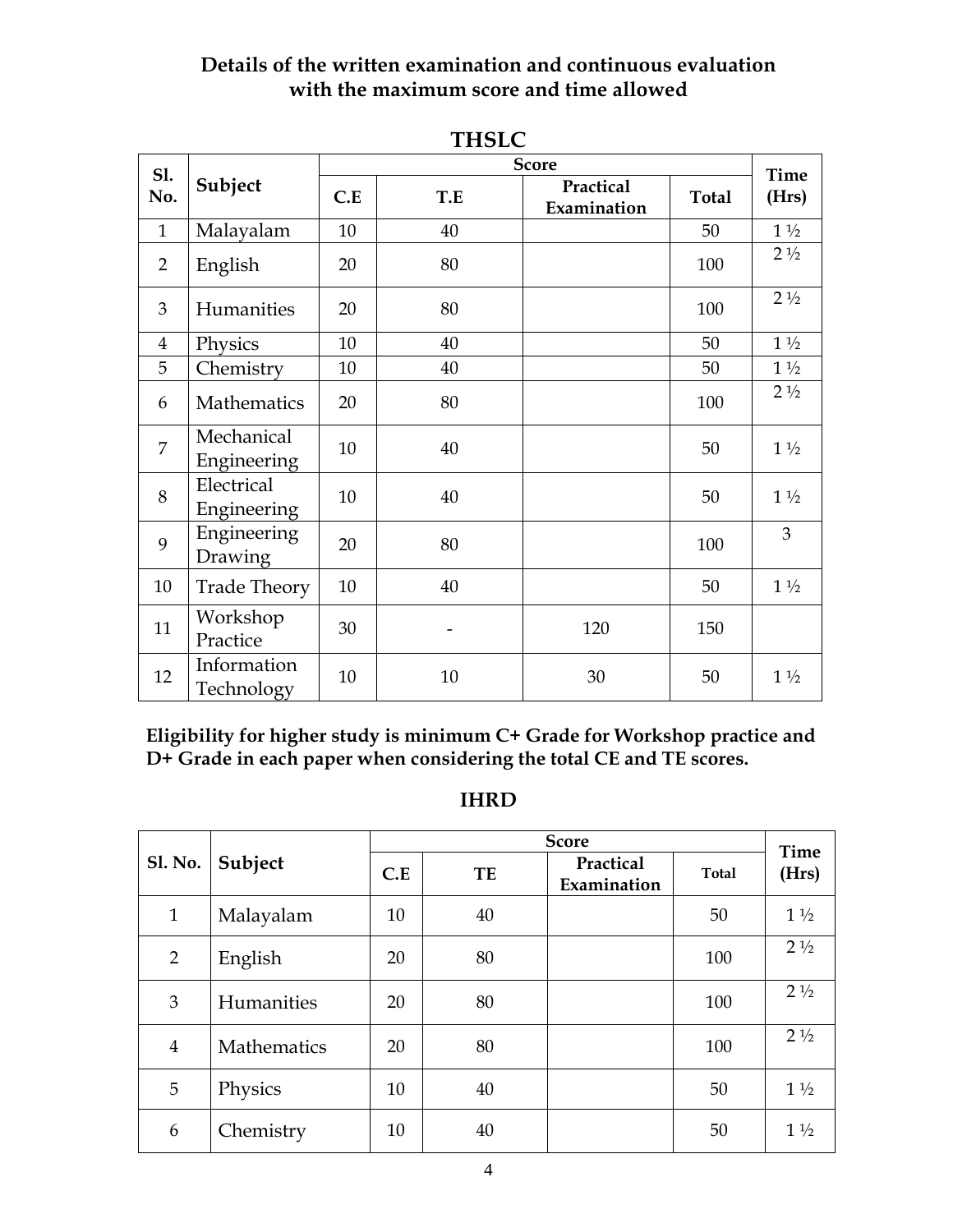| 7  | Biology                                | 10 | 40 |     | 50  | $1\frac{1}{2}$ |
|----|----------------------------------------|----|----|-----|-----|----------------|
| 8  | Computer<br>Science & IT               | 10 | 40 |     | 50  | $1\frac{1}{2}$ |
| 9  | Computer<br>Science & IT Lab           | 20 |    | 100 | 120 | $2\frac{1}{2}$ |
| 10 | Elctrical<br>Technology                | 10 | 40 |     | 50  | $1\frac{1}{2}$ |
| 11 | Electronics-<br><b>Trade Theory</b>    | 10 | 40 |     | 50  | $1\frac{1}{2}$ |
| 12 | Electronics<br>Production<br>Tech. Lab | 30 |    | 150 | 180 | 3              |

## **Eligibility for higher study is minimum D+ Grade for theory and C+ Grade for Computer Science & IT Lab and Electronic Production Technical Lab.**

**2**. The Examination will be held at the following Technical High Schools which will be the centres of the Examination.

| S1.<br>N <sub>0</sub> | <b>School</b><br>Code | Centre<br>Code | Name of Centre                                       | Name of Educational<br><b>District</b> |
|-----------------------|-----------------------|----------------|------------------------------------------------------|----------------------------------------|
| $\mathbf{1}$          | 11501                 | 11501          | Technical HS Mogral Puthur,<br>Bedratuka P.O.        | Kasaragod                              |
| $\overline{2}$        | 12501                 | 12501          | Technical HS Cheruvathur,<br>Cheruvathur P.O.        | Kanhangad                              |
| 3                     | 13501                 | 13501          | <b>Technical HS Kannur</b><br>Thottada P.O           | Kannur                                 |
| 4                     | 13502                 | 13502          | <b>Technical HS Neruvambram</b><br>Payyangadi P.O.   | Kannur                                 |
| 5                     | 13503                 | 13503          | Technical HS Naduvil,<br>Naduvil P.O.                | Kannur                                 |
| 6                     | 15501                 | 15501          | Technical HS Sulthan Bathery<br>Sulthan Bathery P.O. | Wayanad                                |
| 7                     | 15502                 | 15502          | Technical HS Mananthavady<br>Nallurnadu P.O.         | Wayanad                                |
| 8                     | 16501                 | 16501          | <b>Technical HS Vadakara</b><br>Nutstreet P.O.       | Vadakara                               |
| 9                     | 16502                 | 16502          | Technical HS Payyoli,<br>Ayanikkad P.O.              | Vadakara                               |
| 10                    | 17501                 | 17501          | <b>Technical HS Kozhikode</b><br>West Hill P.O.      | Kozhikode                              |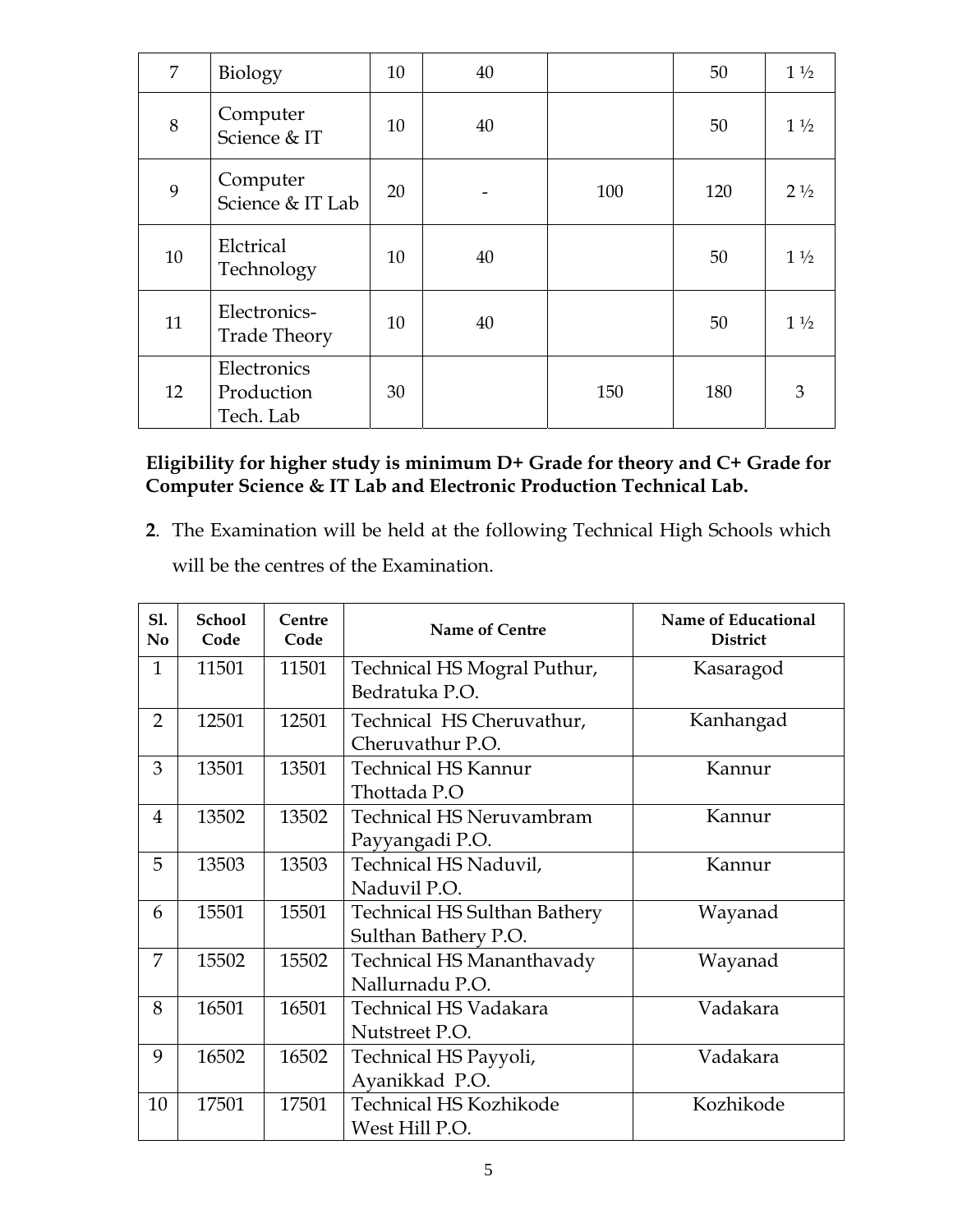| 11 | 18501 | 18501 | Technical HS Manjeri,<br>Kavumbram West P.O. | Malappuram    |
|----|-------|-------|----------------------------------------------|---------------|
| 12 | 19501 | 19501 | Kokkur Govt. Technical High                  | Tirur         |
|    |       |       | School Kokkur P.O.                           |               |
| 13 | 19502 | 19502 | Technical HS Kuttipuram                      | Tirur         |
|    |       |       | Kuttippuram P.O. Pin-679571                  |               |
| 14 | 20501 | 20501 | <b>Technical HS Shornur</b>                  | Ottappalam    |
|    |       |       | Government Press P.O.                        |               |
| 15 | 21501 | 21501 | <b>Technical HS Chittur</b>                  | Palakkad      |
|    |       |       | Palakkad                                     |               |
| 16 | 21502 | 21502 | <b>Technical HS Palakkad</b>                 | Palakkad      |
|    |       |       | Marutha Road P.O.                            |               |
| 17 | 22501 | 22501 | Technical HS Thrissur,                       | Thrissur      |
|    |       |       | <b>City Post Office</b>                      |               |
| 18 | 23501 | 23501 | Technical HS Kodungallur,                    | Irinjalakuda  |
|    |       |       | Thekkemuri P.O.                              |               |
| 19 | 26501 | 26501 | <b>Technical HS Mulanthuruthy</b>            | Eranakulam    |
| 20 | 27501 | 27501 | <b>Technical HS Varapetty</b>                | Kothamangalam |
|    |       |       | Varapetty P.O.                               |               |
| 21 | 28501 | 28501 | Technical HS Elanji                          | Muvattupuzha  |
|    |       |       | Koothattukulam                               |               |
| 22 | 28502 | 28502 | Technical HS Ayavana                         | Muvattupuzha  |
| 23 | 29501 | 29501 | <b>Technical HS Adimali</b>                  | Thodupuzha    |
| 24 | 29502 | 29502 | Technical HS Vannapuram                      | Thodupuzha    |
|    |       |       | Thodupuzha East P.O.                         |               |
| 25 | 29503 | 29503 | Technical HS Purapuzha                       | Thodupuzha    |
|    |       |       | Purapuzha P.O.                               |               |
| 26 | 31501 | 31501 | <b>Technical HS Pala</b>                     | Pala          |
|    |       |       | Puliyannur P.O.                              |               |
| 27 | 31502 | 31502 | Technical HS Kadaplamattom                   | Pala          |
| 28 | 32501 | 32501 | <b>Technical HS Teekoy</b>                   | Kanjirapally  |
|    |       |       | Erattupetta                                  |               |
| 29 | 32502 | 32502 | <b>Technical HS Kanjirapally</b>             | Kanjirapally  |
|    |       |       | Kanjirapally P.O.                            |               |
| 30 | 33501 | 33501 | <b>Technical HS Pampady</b>                  | Kottayam      |
|    |       |       | Velloor P.O.                                 |               |
| 31 | 33502 | 33502 | Technical HS Kuruchy,                        | Kottayam      |
|    |       |       | Ittithanam P.O.                              |               |
| 32 | 35501 | 35501 | Technical HS Haripad                         | Alappuzha     |
|    |       |       | Harippad P.O.                                |               |
| 33 | 35502 | 35502 | <b>Technical HS Kavalam</b>                  | Alappuzha     |
|    |       |       | Kavalam North P.O.                           |               |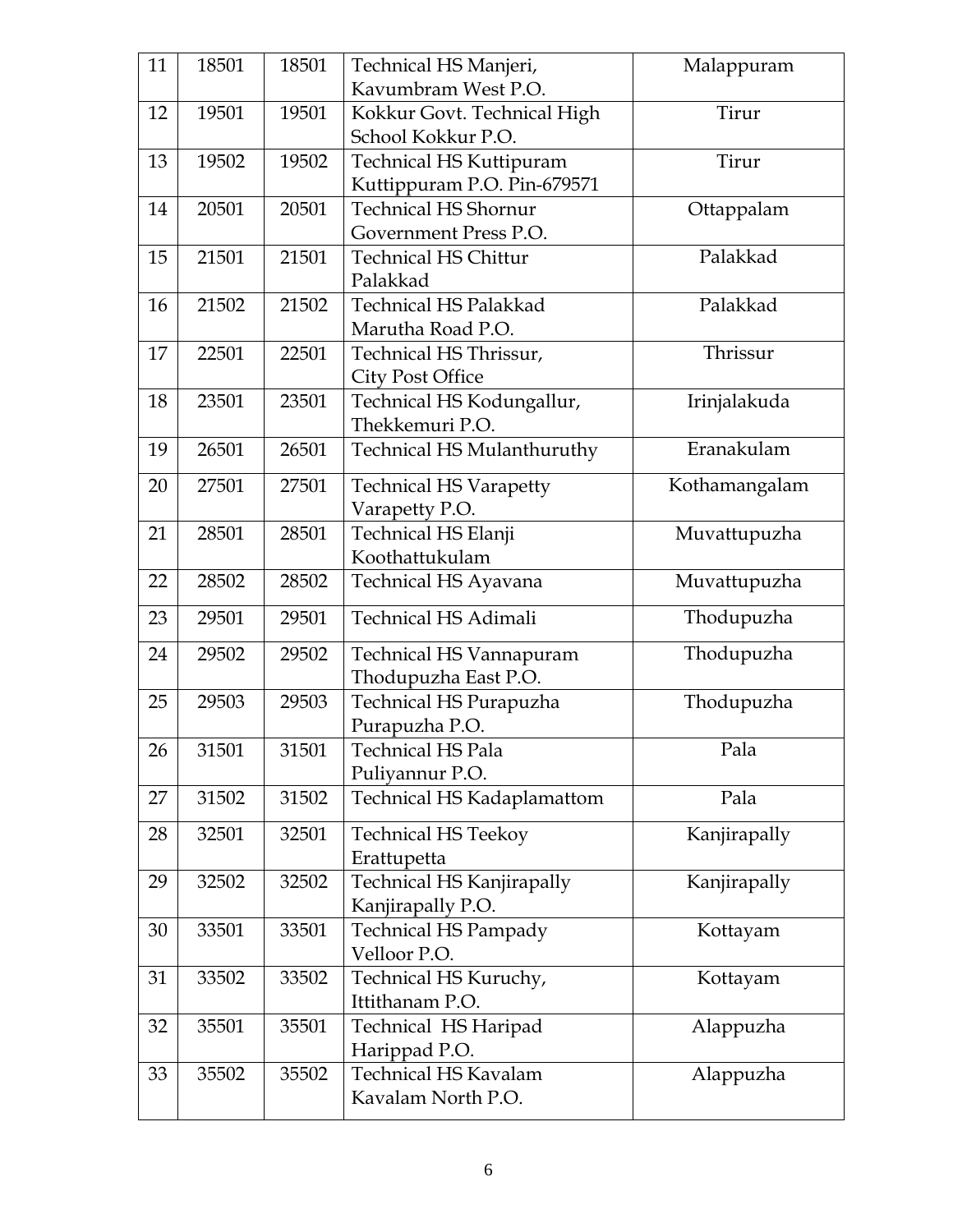| 34 | 36501 | 36501 | Technical HS Krishnapuram    | Mavelikkara        |
|----|-------|-------|------------------------------|--------------------|
|    |       |       | Krishnapuram P.O.            |                    |
| 35 | 39501 | 39501 | Technical HS Ezhukone,       | Kottarakkara       |
|    |       |       | Ezhukone P.O.                |                    |
| 36 | 40501 | 40501 | Sam Oommen Memorial Govt.    | Punalur            |
|    |       |       | Technical HS Kulathupuzha    |                    |
| 37 | 42501 | 42501 | Technical HS Nedumangad,     | Attingal           |
|    |       |       | Mancha P.O.                  |                    |
| 38 | 43501 | 43501 | Technical HS Ulloor,         | Thiruvananthapuram |
|    |       |       | Sreekariyam P.O.             |                    |
| 39 | 44501 | 44501 | <b>Technical HS Kulathur</b> | Neyyattinkara      |
|    |       |       | Uchakada P.O.                |                    |

#### **TECHNICAL HIGHER SECONDARY SCHOOLS – IHRD (9 Centres)**

| S1.<br>N <sub>0</sub> | <b>School</b><br>Code | Centre<br>Code | Name of Centre                   | Name of Edl.<br><b>District</b> |
|-----------------------|-----------------------|----------------|----------------------------------|---------------------------------|
| 40                    | 18502                 | 18502          | <b>Technical HSS Vazhakkad</b>   | Malappuram                      |
| 41                    | 18503                 | 18503          | Technical HSS Perinthalmanna     | Malappuram                      |
| 42                    | 19503                 | 19503          | Technical HSS Vattamkulam        | Tirur                           |
| 43                    | 25501                 | 25501          | Model Technical HSS              | Aluva                           |
|                       |                       |                | Kaprassery                       |                                 |
| 44                    | 26502                 | 26502          | Model Technical HSS Kaloor       | Ernakulam                       |
|                       |                       |                | Kochi                            |                                 |
| 45                    | 29504                 | 29504          | <b>Technical HSS Muttom</b>      | Thodupuzha                      |
| 46                    | 30501                 | 30501          | <b>Technical HSS Kuttikkanam</b> | Kattappana                      |
|                       |                       |                | Peerumade                        |                                 |
| 47                    | 33503                 | 33503          | <b>Technical HSS Puthupally</b>  | Kottayam                        |
| 48                    | 37501                 | 37501          | <b>Technical HSS Mallapally</b>  | Thiruvalla                      |

**3.** The Superintendents of the Technical High Schools in which the Examinations are conducted will be the Chief Superintendents of the Centres concerned. The Superintendents who retire from service on 31.03.2013 will not be posted as Chief Superintendent.

#### **4. Category of Candidates**

#### **(a) Regular**

The candidates who have satisfactorily undergone the prescribed course in any one of the above THS and THSS during the academic year 2012-2013 as per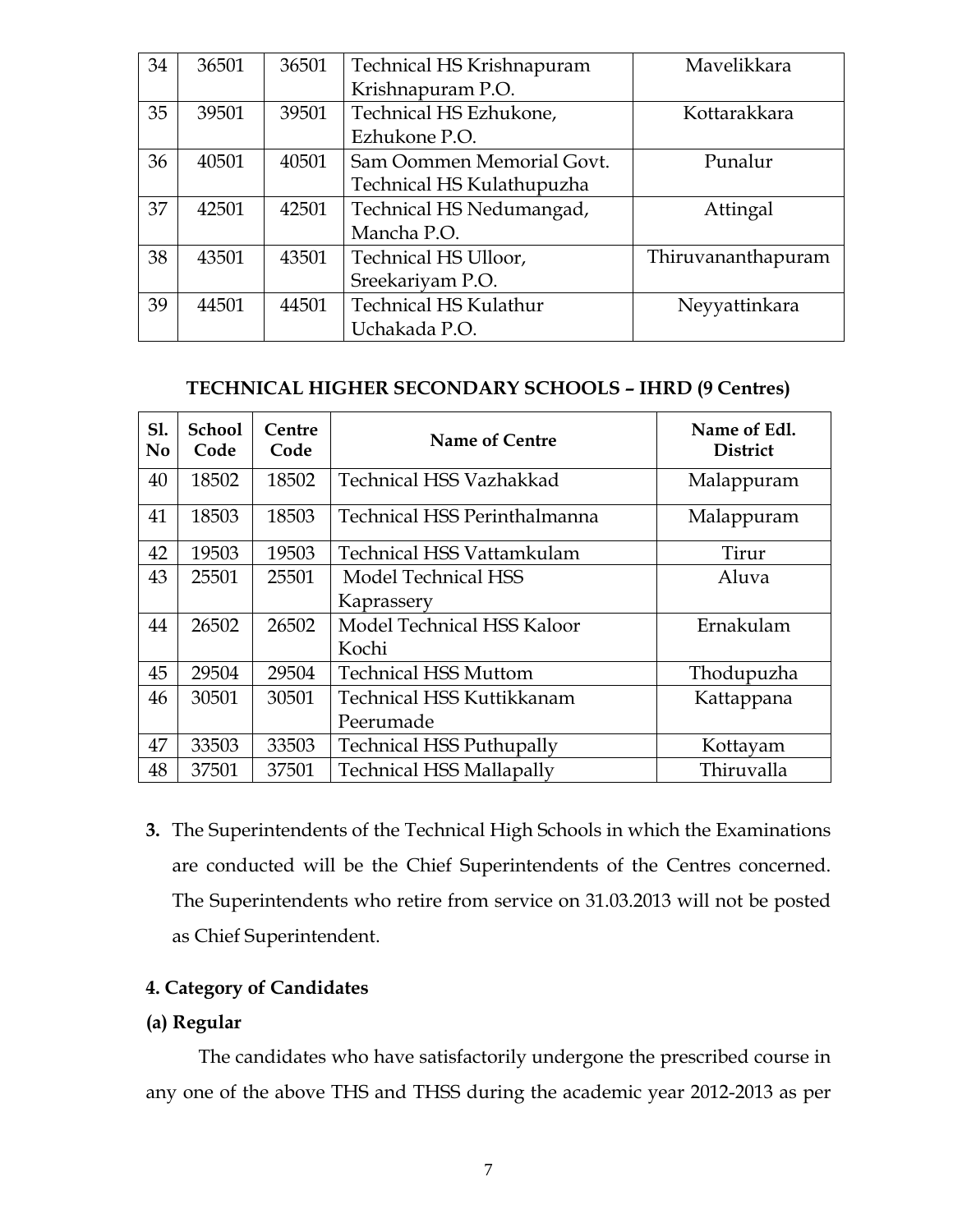the syllabus approved are eligible to appear for the examination as regular candidates.

Those who have completed 14 years of age as on 01/06/2012 can appear for the examination.

85% of attendance is fixed as the minimum attendance required by a candidate in Technical High Schools. Candidates who have not acquired the required percentage of attendance or whose shortage of attendance has not been condoned by the concerned authorities will not be presented for the examination.

#### **(b) Betterment of Result candidates(BT)**

Candidates who have passed the examination as full course or compartmental system are eligible to appear for the examination for Betterment of results as full course candidates, subject to the conditions that such attempt of betterment should be within the period of three years of last successful appearance and not attained higher qualification. Betterment of result is permitted to only one chance, and such candidates should appear for the examination as full course candidates including for **Trade Theory & Workshop Practice.** 

#### **(c) Attendance Recouped Candidates (ARC)**

Candidates of previous academic years who have undergone the continuous evaluation process during the course Standard X and not able to attend the public examination due to lack of attendance and cancelled the candidature can appear the examination March 2013 as "attendance recouped candidates". Such candidates should get necessary attendance from the same school during this year.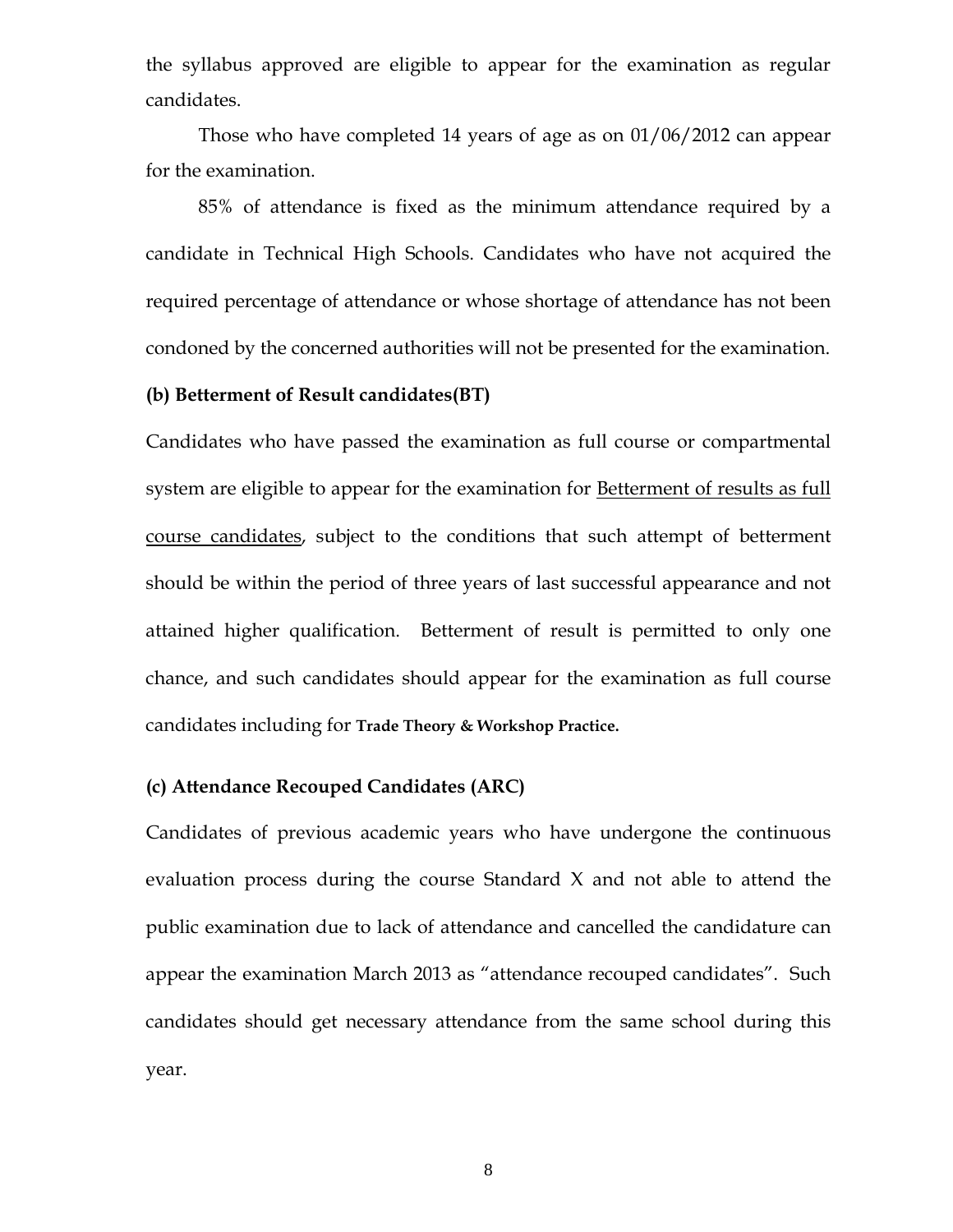#### **(d) Private Candidates - Old Scheme(PCO)**

Candidates who have appeared for THSLC examination under grading system from the academic years 2004 -2005 to 2010-11 for the first time and not qualified for higher studies can appear for the examination as private candidates- Old Scheme (PCO).

#### **(e) Private Candidates (PCN)**

The candidates who appeared for THSLC Examination in the grading system in March 2012 and did not obtain the eligibility for higher studies can appear for the examination as private candidates new scheme (PCN).

#### **5. Practical Examinations**

#### **a) IT Practical Examination**

 The maximum score for IT Practical examination is 30. Out of this, 28 score is for testing the IT skills and 2 score for IT practical work book. The evaluation of the answers of the 28 score practical examination which is conducted using software will be done by teachers posted as invigilators of the practical examinations. The software will have provision for recording the score (maximum 2) for practical work book. For private candidates IT practical examination will be conducted before the commencement of written examination. **There will be no re-valuation for IT Practical Examination**.

#### **b) Practical Exam in Trade Subject**

 The practical examination in trade subject will be conducted after the written examination. The candidates should contact the Chief Superintendent of the examination centres concerned and ascertain from them the date and time of practical examination.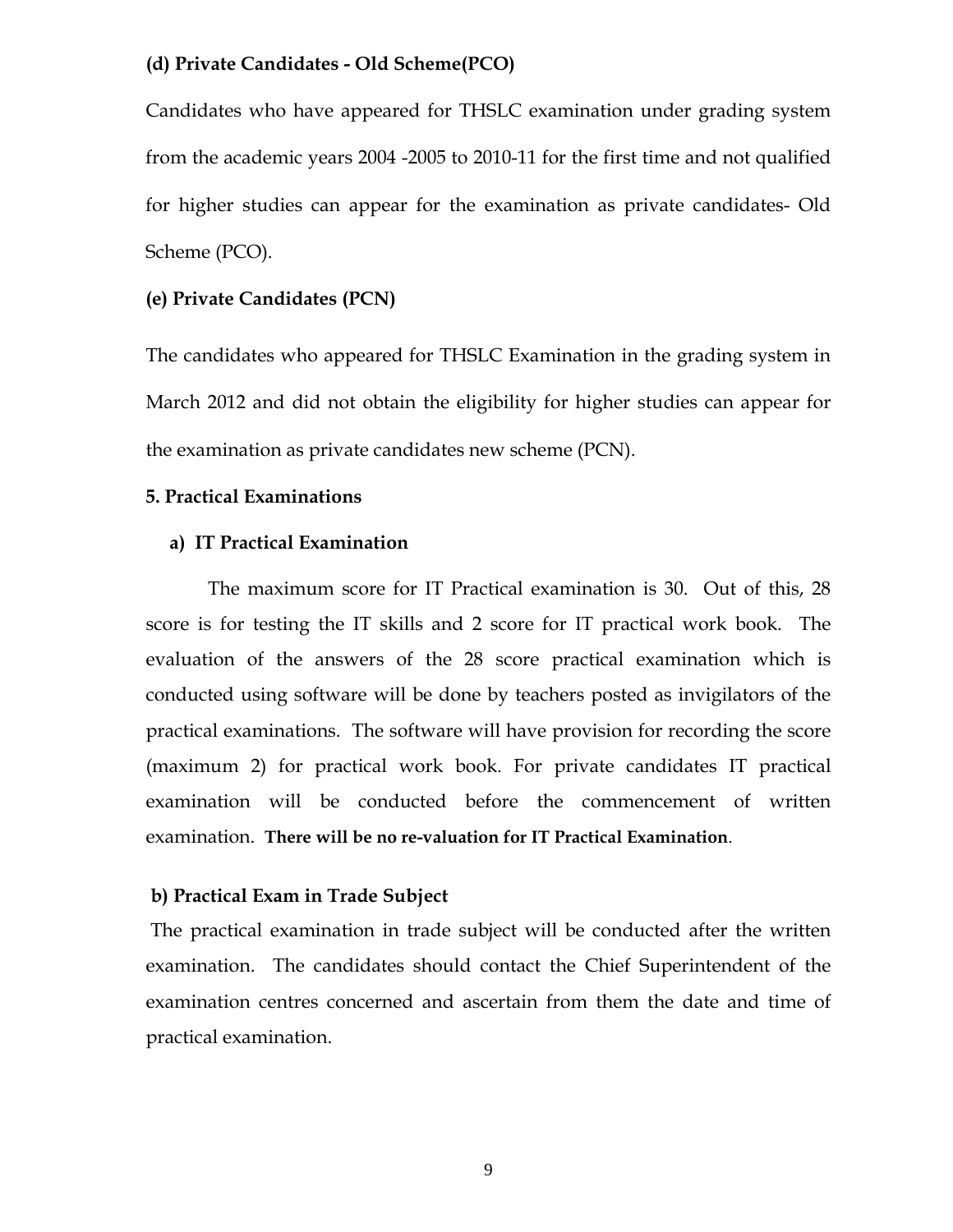#### **6) TIME TABLE**

| Day        | Date      | Time                   | Subject                                                                                     |
|------------|-----------|------------------------|---------------------------------------------------------------------------------------------|
| 11/03/2013 | Monday    | 1.45 pm to 3.30 pm     | Malayalam                                                                                   |
| 12/03/2013 | Tuesday   | 1.45 pm to 4.30 pm     | English                                                                                     |
| 13/03/2013 | Wednesday | 1.45 pm to $3.30$ pm   | Physics                                                                                     |
| 14/03/2013 | Thursday  | 1.45 pm to 4.30 pm     | Humanities                                                                                  |
| 16/03/2013 | Saturday  | 1.45 pm to 3.30 pm     | Chemistry                                                                                   |
| 18/03/2013 | Monday    | 1.45 pm to $4.30$ pm   | Mathematics                                                                                 |
| 19/03/2013 | Tuesday   | 1.45 pm to $3.30$ pm   | Mechanical Engineering/<br>Computer Science & IT (IHRD)                                     |
| 20/03/2013 | Wednesday | 1.45 pm to 3.30 pm     | Electrical Engineering /<br>Electrical Technology II (IHRD)                                 |
| 21/03/2013 | Thursday  | 1.45 pm to 5.00 pm     | <b>Engineering Drawing</b>                                                                  |
|            |           | 1.45 pm to 3.30 pm     | Biology (IHRD)                                                                              |
| 23/03/2013 | Saturday  | $1.45$ pm to $3.30$ pm | Trade Theory (16 Paper shown<br>below separately) /<br>Electronics II (Trade Theory) (IHRD) |
| 25/03/2013 | Monday    | $1.45$ pm to $3.30$ pm | Information Technology (Theory<br>along with practical for regular<br>candidates)           |

#### **NOTE :**

- **i)** Indian Standard Time should be followed.
- **ii)** On any account the examination shall not be postponed unless there is a direction issued by the Commissioner for Government Examination. The above schedule should be strictly followed even one or more days mentioned in the time table are declared as holidays
- **iii)** The period from 1.45 pm to 2.00 pm will be considered as "cool-off time".

#### **7. Save A Year (SAY) Examination**

Those **Regular Candidates** who are not qualified for higher studies in 2013 March THSLC Examination are eligible for appearing the Save A Year (SAY) Examination which is proposed to be conducted in May 2013. The candidates should submit their application in this regard within 5 days on publication of results. Separate notification in this regard will be issued in due course.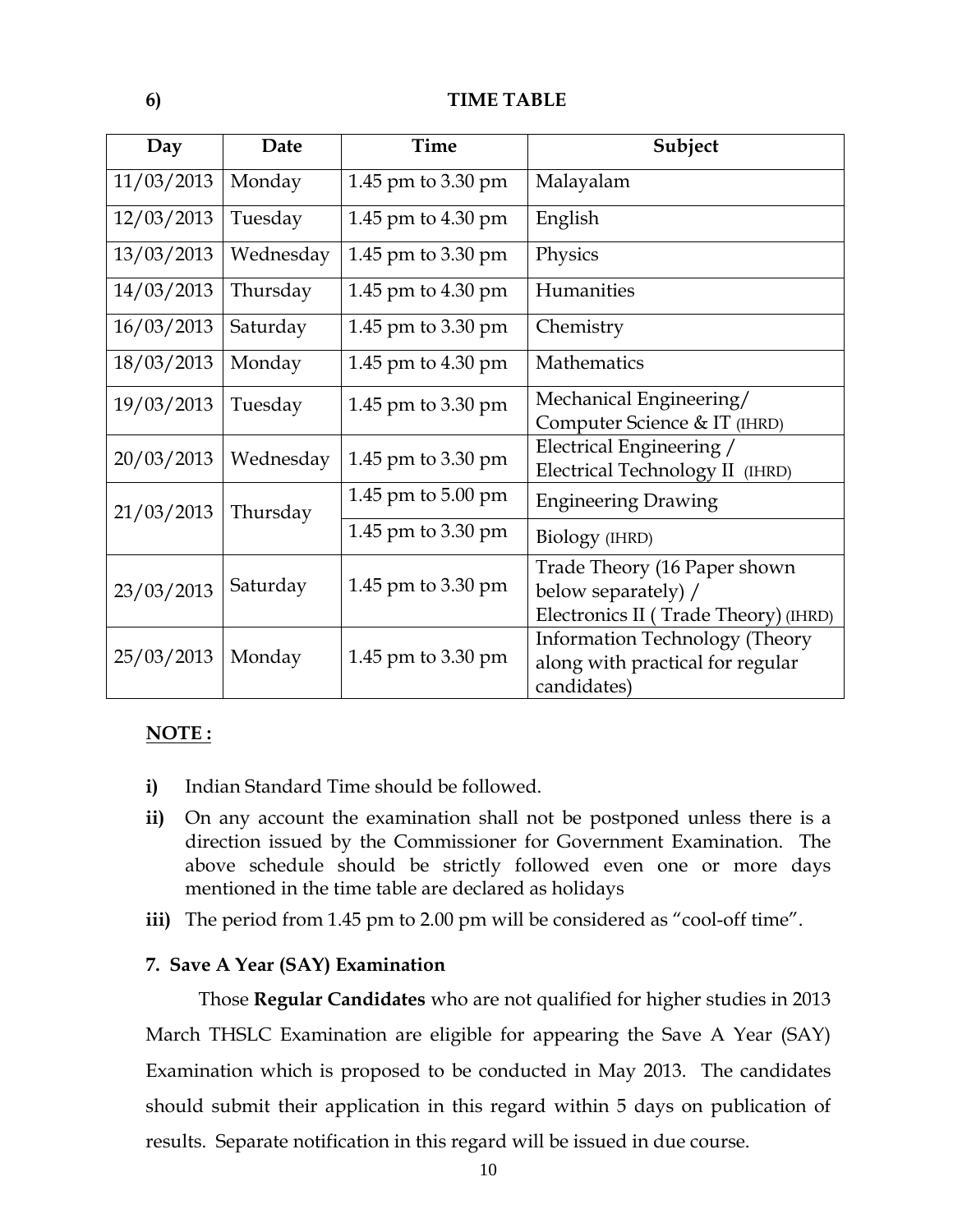#### **8) Fee for the examination is as follows**

| 1. For School Going Candidates (Regular)/ARC - | $Rs.30/-$          |
|------------------------------------------------|--------------------|
| 2. For Private Candidates (Per Paper)          | - $\text{Rs.}20/-$ |
| 3. Fine for late payment                       | - $\text{Rs.}10/-$ |
| 4. Betterment of result candidates             | - Rs. $220/-$      |

#### **Exemption from payment of Examination Fee:-**

Students Below Poverty Line appearing for the THSLC Examination after completion of the course in any Government or aided Technical High School of the State are exempted from the payment of fee for the first appearance, provided such appearance is at the close of the academic year in which the candidate studies in the final year for the first time [(GO) Rt 3668/2001 GE Dated: 03/10/2001]. Attendance Recouped and Betterment candidates are not eligible for concession.

 In the case of students belonging to Scheduled Caste and other eligible communities, they will be allowed such free appearance for two chances within a period of 3 years with effect from the date of completion of Technical High School course (G.O.M.S. 32/74/GEdn. Dated, 18/02/1974). Students belong to Scheduled Tribes are eligible for the exemption from the payment of examination fee up to 5 years inclusive of the benefit enjoyed by them prior to February 1981 (G.O.(Rt) 680/81 G.Edn dated 25/02/1981)

**9.** The Examination fee should be remitted to any Treasury of Kerala State in the Head of Account **'0202-01-102-99-Examination Fee'.** 

#### **10. Cost of THSLC Cards**:-

All candidates including regular and private have to pay Rs.15/towards the cost of THSLC Cards. The Head of Institution should collect the amount from each candidates and remit the same in the treasury of Kerala State in the head of account **"0202-01-102-92- other receipts."**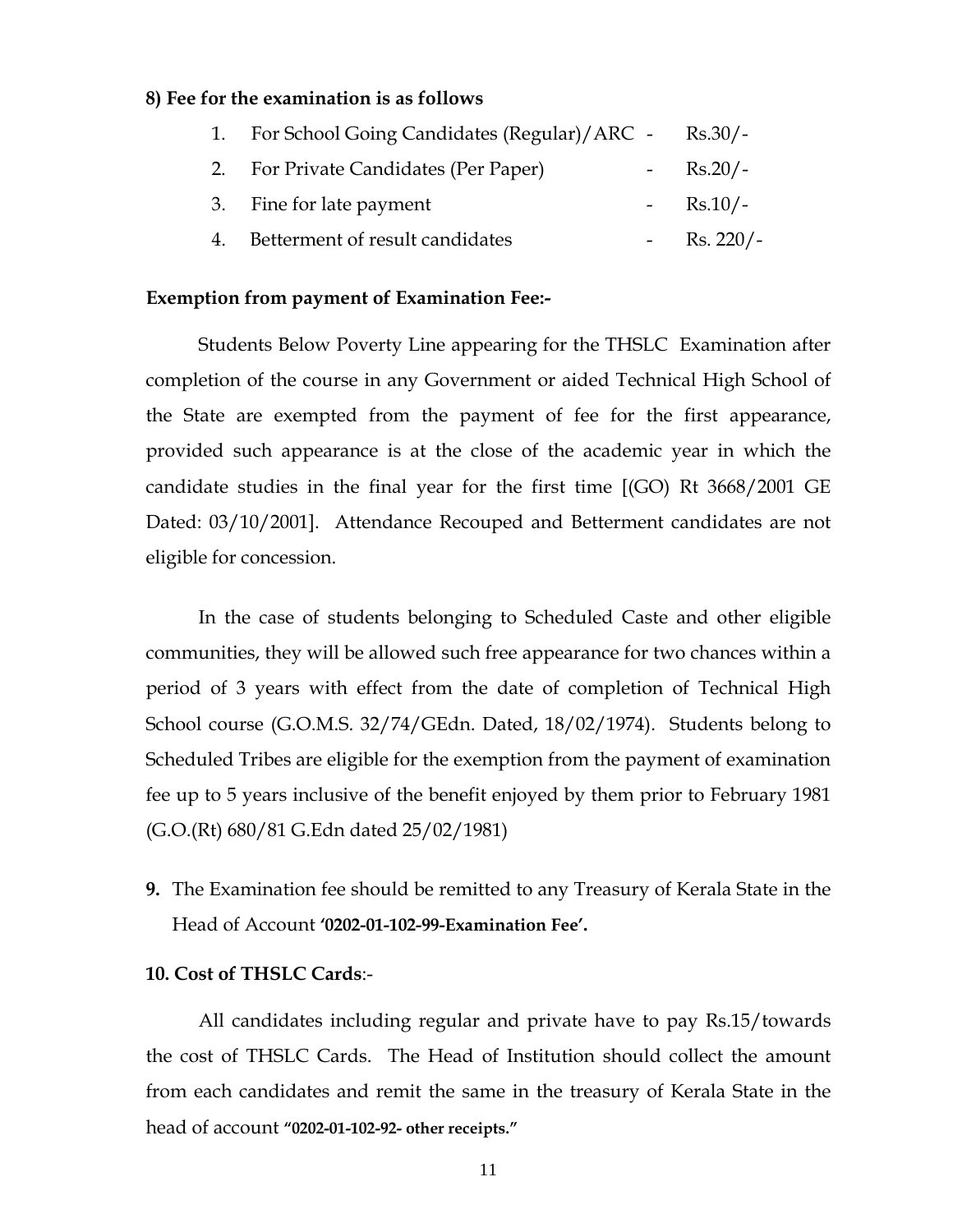- **11**. Private candidates appearing for the examination should remit the prescribed fee in any treasury through chalan in the name of the candidate himself in the head of account **"0202-01-102-99-examination fees"** and submit the chalan along with the application to the examination centre.
- **12**. **On any account, the fee should not be sent to this office by cash/cheque/postal order/currency or any other form**. In no circumstances any amount paid as examination fee will be refunded or allowed to be adjusted towards as subsequent examination.
- **13**. **Date of receipt and remittance of examination fee and submission of application, A&B lists etc. are shown below.**

|  | 1. Receiving application and Examination fee<br>without fine                                                                                     | $\mathbb{R}^{\mathbb{Z}}$ | $26/11/2012$ to<br>30/11/2012            |
|--|--------------------------------------------------------------------------------------------------------------------------------------------------|---------------------------|------------------------------------------|
|  | 2. Remittance of examination fee in the<br>treasury                                                                                              | $\mathbb{R}^{\mathbb{Z}}$ | 3/12/2012                                |
|  | 3. Receiving application & Examination fee at<br>examination Centre with a fine of Rs.10/-                                                       |                           | $\therefore$ 04/12/2012 to<br>07/12/2012 |
|  | 4. Remittance of fee collected with<br>fine in Treasury                                                                                          | $\mathbb{R}^{\mathbb{Z}}$ | 10/12/2012                               |
|  | 5. Remittance of amount collected<br>as cost of certificate                                                                                      | $\mathbb{R}^{\mathbb{Z}}$ | 10/12/2012                               |
|  | 6. Last date for submitting details of candidates $\therefore$ 14/12/2012<br>other than school going candidates<br>(ARC, Betterment and Private) |                           |                                          |

- **14**. Fee remitted belated or under wrong Heads of Account or partial or inadequate remittance will not be accepted on any account.
- **15.** Private candidate (full course or compartmental) appearing for the examination should submit their application in the form given in Annexure-A of this notification with the certificate book and the Chelan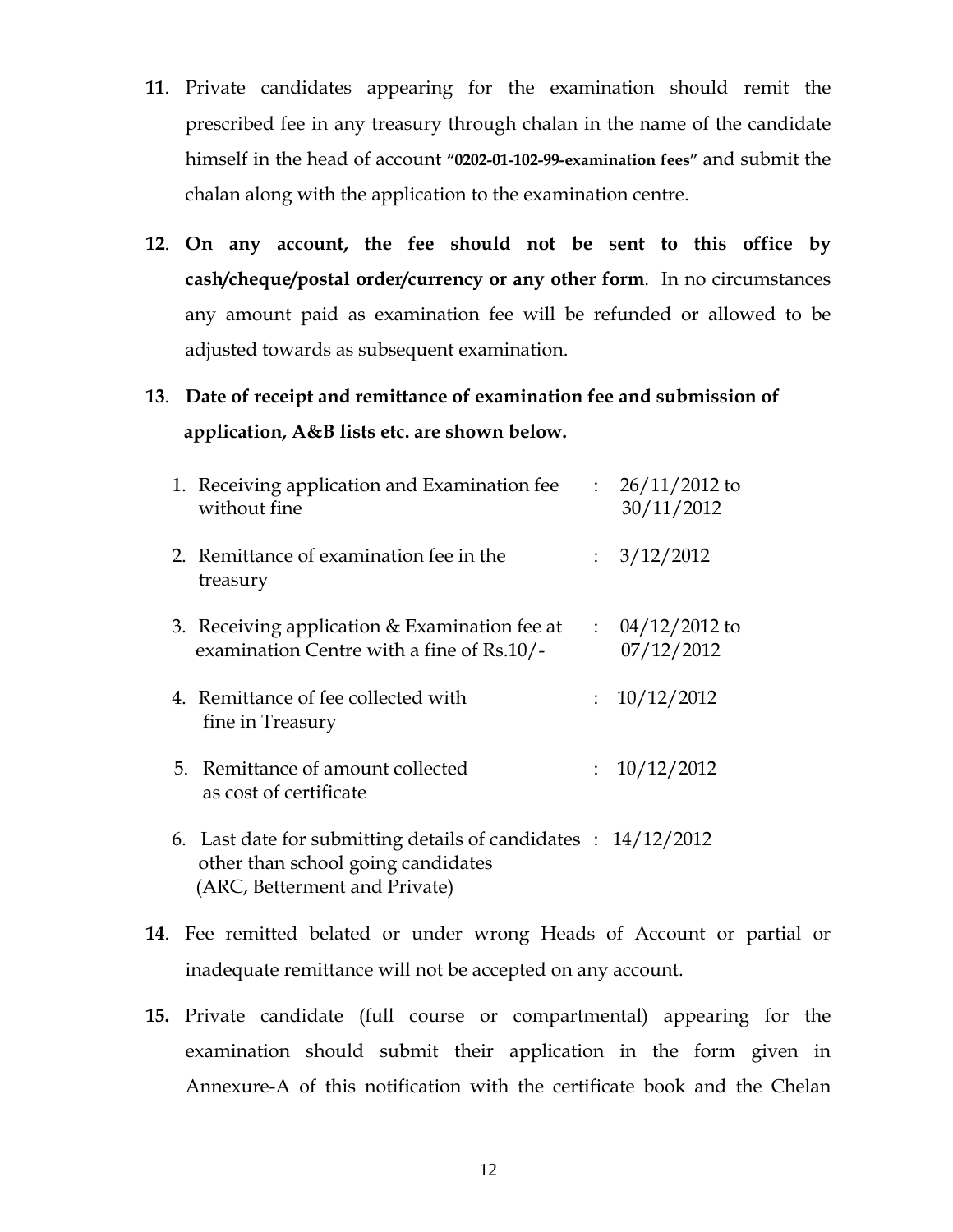receipt (in original) to the Superintendent of the Technical High School concerned.

The Superintendent of Technical High Schools should collect such application and the A&B lists be prepared and forward (A lists of regular candidates with Chalan receipt, B lists of private candidates and Chalan receipts) to the **Secretary to the Commissioner for Government Examinations, Pareekshabhavan,Poojappura,Thiruvananthapuram-12 on or before 14/12/2012.** 

#### **16. Other Instructions**

- a)List of School Going Candidates prepared by Pareeksha Bhavan with the details collected via "Sampoorna" will be issued for scrutiny to the schools through DEO concerned during the last week of November. The same has to be submitted back to DEO within one week after verification along with required document needed for rectifying the mistake if any found. In addition to this other relevant forms related to the examination, (Question Paper Statement, details of fee remitted etc.) should also be submitted along with this. Specimen forms are available in the official website of Pareeksha Bhavan **(www.keralapareekshabhavan.in).**
- b)While collecting the examination fee of private candidates, the Head of School examination centres should ensure that no corrections or tampering is done in the THSLC card. They should also make sure that the details of all previous appearance of the candidates are recorded in their application. The Heads should keep these cards along with the application form in respective examination centres. They should return this card to the candidates along with the new cards immediately on receipt of the same. Under no circumstances the original certificate should be send to Pareeksha Bhavan.
- c) Private candidates should apply for the examination at the same centres they appeared for the first time. If the examination centre has to be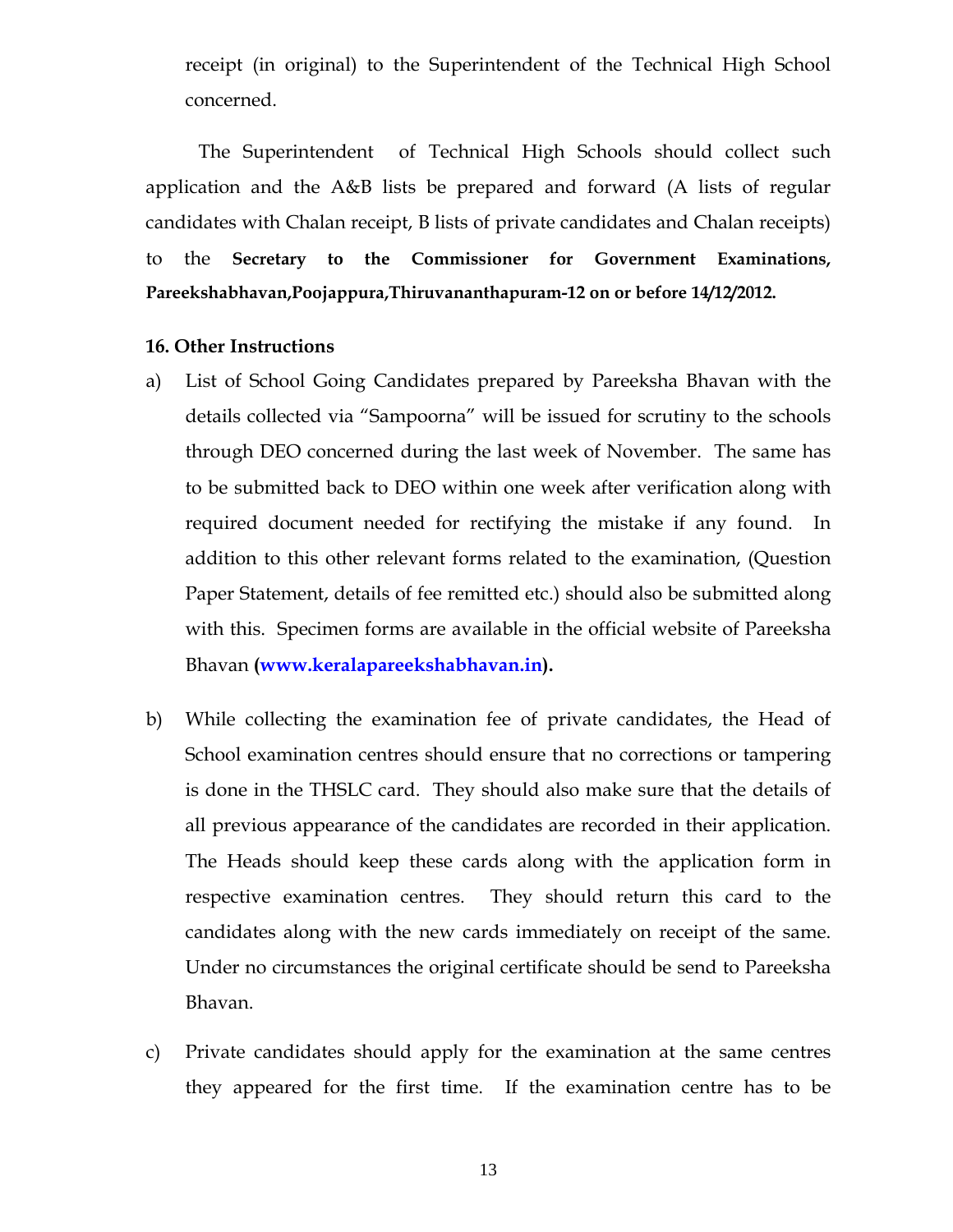changed, prior sanction should be obtained from the District Educational Officer concerned.

d) While issuing admission ticket, special care should be taken if there are more than one student with the same name.

#### **17. A Statement as noted below should also be enclosed**

- 1. Number of candidates appearing for the examination as category wise.
- 2. Details of fees collected and remitted.
- 3. Question Paper Statement.
- **18.** The CE marks relating to the school candidates should be submitted so as to reach this Office on or before 31/01/2013.
- **19**. The photograph affix the admission ticket of the regular candidate will be issued the Chief Superintendent via online. The admission tickets of the candidates will be issued by the Chief Superintendent of the School at least three days before the commencement of the Examination. Candidates are allowed to answer the non- language papers in English or Malayalam or in both languages at all level.

#### **20. Grace Marks**

- **a)** Grace Mark will be awarded to the eligible candidates as per rules. THSLC students who are participants /prize winners in National Games/ Sports are eligible for grace mark in the THSLC examination as per GO(Rt) No. 1240/08 H.Edn(J) Dept dated 18/08/2008 on conditions stipulated in the GO(MS) No. 156/87 Gl.Edn.dated 22/07/1987.
- **b)** Those who have participated in the All Kerala Youth Festival and Games Meets and won First, Second & Third places are eligible for Grace Marks. (Govt. Order No. 752/09/Higher Edn. Dated 03/06/2009)
- **c)** The pupils under IHRD School are also eligible for Grace Mark. (Govt. No. 1066/09/Higher Edn. Dtd.17/07/2008).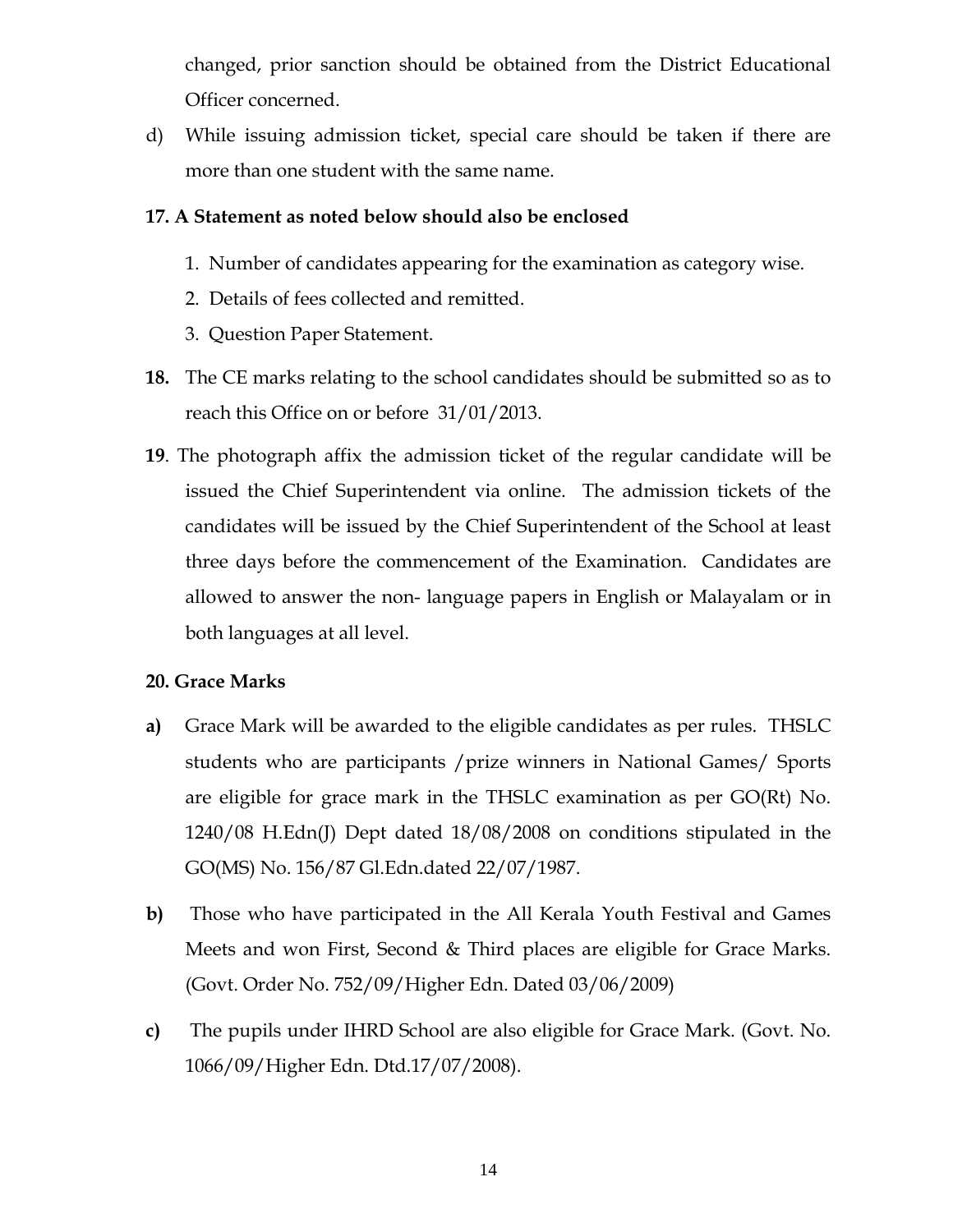- **d)** Pupils who joined in JRC, attended JRC Camp and passed JRC Examination are eligible for Grace Marks of 10 (Govt. Order (MS) 73/09 Gen. Edn.Dtd. 27/06/2009).
- **e)** Grace marks are also awarded to National Cadet Corbs and Student Police Cadets.
- **f)** Grace marks are awarded to the candidates only on the basis of the sanction order received from the Director of Public Instruction.

#### **21. Photocopy, Scrutiny, and revaluation of answer scripts**

- **(a)** Application for photocopy of answer scripts in Annexure B should be submitted within 5 days from the date of publication of results. The fee for photocopy of the answer scripts is fixed as Rs. 200/- per paper.
- **(b)** Application from candidates in the form prescribed in Annexure B for scrutiny of valued answer scripts will be accepted only if received within 5 days from the date of publication of results. Fee for scrutiny is Rs. 50/ per paper.
- **(c)** Application for revaluation of answer scripts (Theory Subjects) from the candidates should be submitted in the form prescribed in Annexure B. The fee for revaluation of answer scripts is fixed as Rs. 400/- per paper. Application for revaluation should be submitted to Head of institution within 5 days from the date of publication of results. Fresh certificates including the revised grade will be distributed through to the head of institute to those who procure higher grades. Along with this the amount paid for revaluation will also be reimbursed.
- **(d)** After reimbursing the amount to the students who obtained the higher grade in the revaluation, from the fees collected for revaluation, scrutiny, and photocopy etc., the balance amount should be remitted to the treasury under the head "0202-01-102-92 other receipts". The photocopy of the chalan and the statements should be despatched to pareekshabhavan.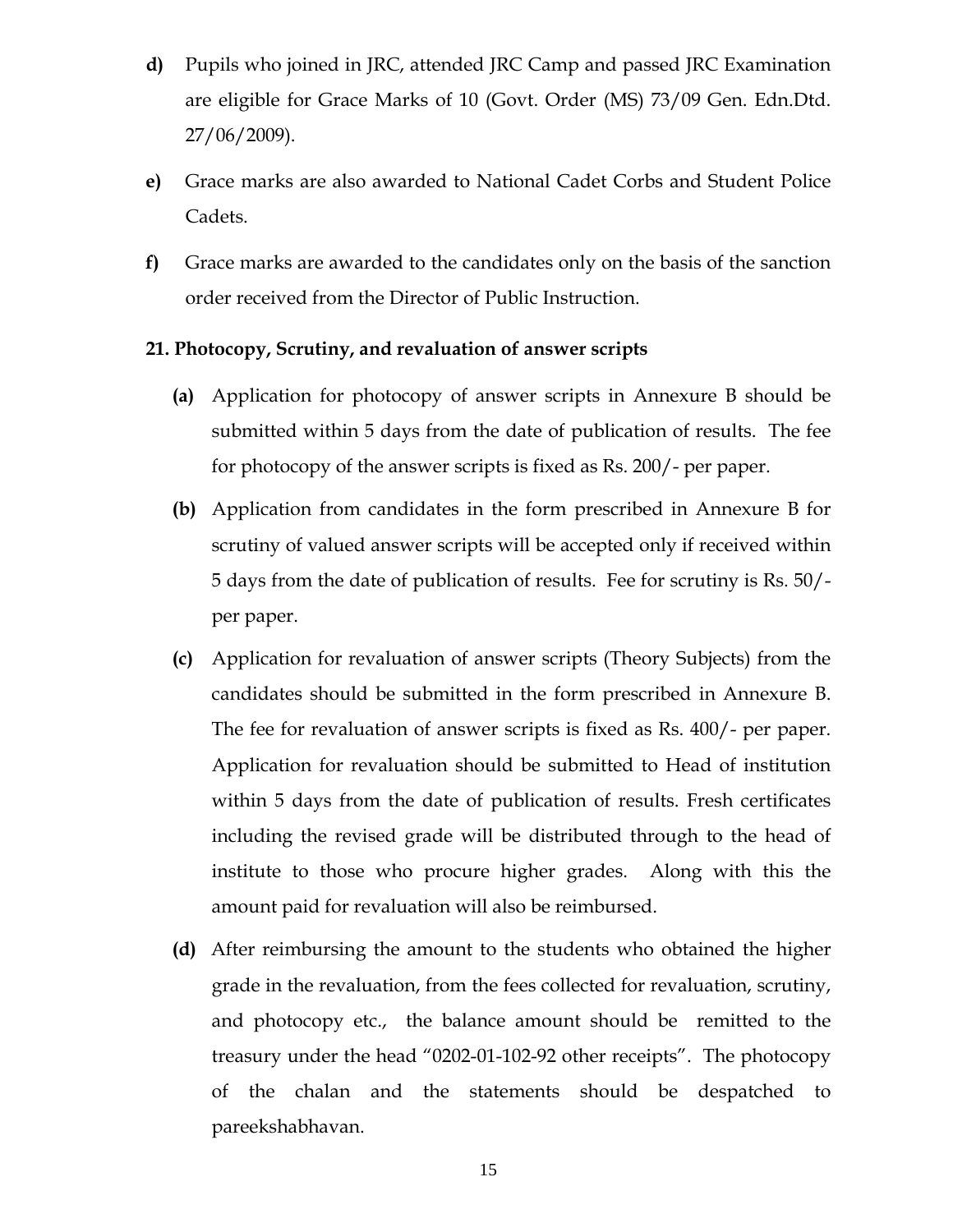- **22.** The fee for photocopy, scrutiny or revaluation should be remitted in cash to the Head of Institution in which the candidates appeared for the examination along with the application for the same. Belated applications will not be accepted.
- **23.** Any candidate who commits or attempts to commit malpractice in the examination will be expelled immediately and will not be allowed to appear for any paper subsequently in the Examination. Candidates are warned that they should not take into the examination hall any written or printed matter. Copying from another candidate or giving convenience to any candidate for copying or speaking to another candidate will be considered as malpractice. If any candidate behaves in unruly manner either in the examination hall or in the premises of the institution will be expelled from the examination by the Chief Superintendent. Any candidate expelled from the examination either for malpractice or for unruly behavior may be further debarred from appearing for subsequent examinations for specified number of chances as decided later.
- **24.** All candidates appearing for the examination according to the Notification will be deemed to have given an undertaking that they will abide by all the rules now in force or those to be brought into effect hereafter in respect of the examination.

#### **25. Cancellation of Candidature**

 If the candidature of a student has to be cancelled under certain circumstances, application for the same should be submitted in the specified format attached. (Apendix E). The application should reach the Secretary to the Commissoner for Government Examinations before 28.02.2013. On the envelope in which the application are enclosed, it should be noted that "Application for cancellation of candidature" in red ink. **The candidature of those who have attended the IT practical examination cannot be cancelled.**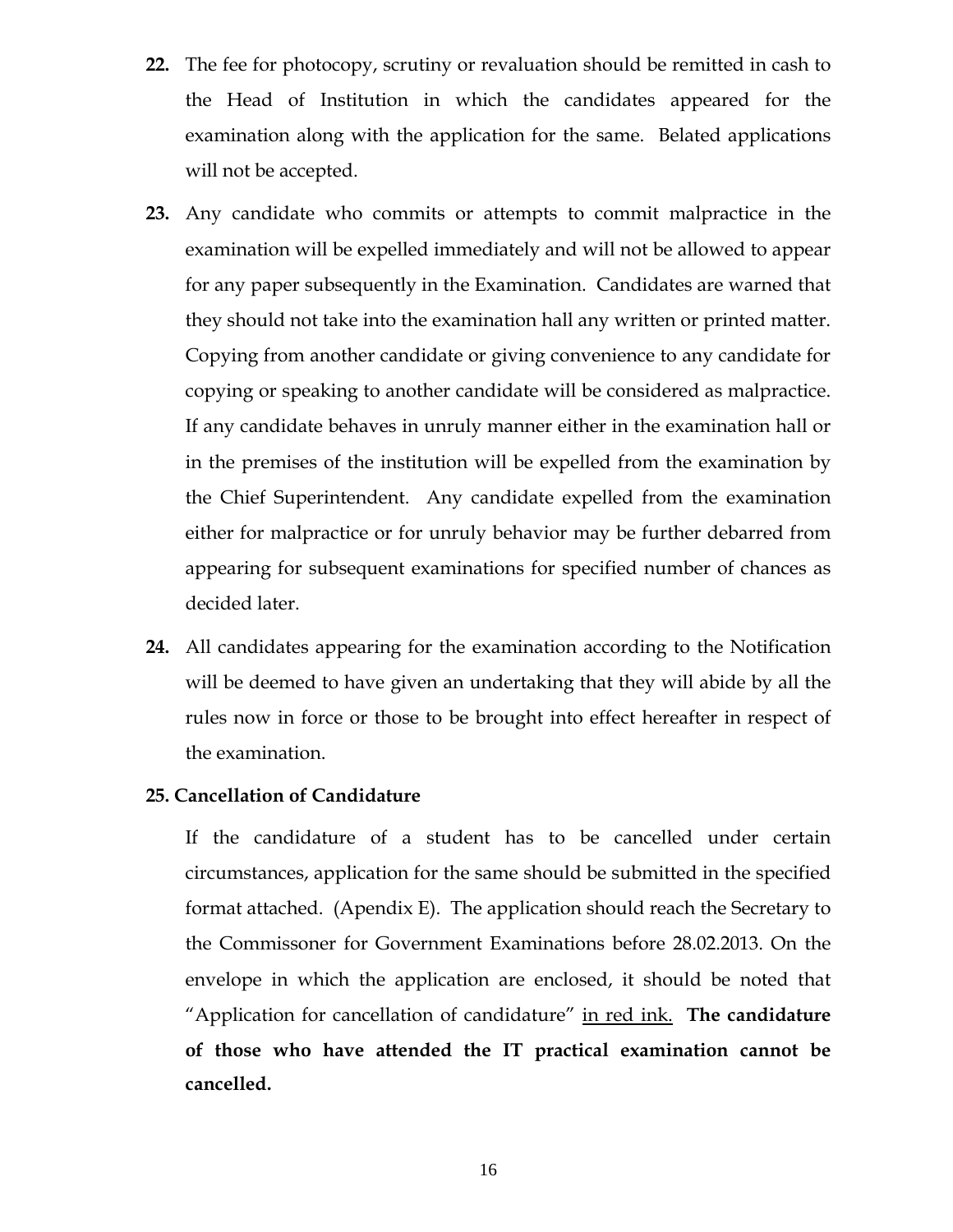#### **26. Concession to CWSN**

- **a)** The Hearing Impaired candidates in regular Technical High Schools will be given additionally 25% of the marks secured by them in theory paper as they are backward in language ability(G.O.(MS) 58/97/G.Edn.dt.21/02/1997) Chief Superintendents should make necessary noting on the facing sheet of the main answer books of such candidates.
- **b)** For this case, prior sanction from the Director of Public Instruction Thiruvananthapuram should be obtained for which the application from the parents of such candidates, recommendation letter from the Head of Technical High Schools and Medical Certificate from the competent Medical Board are to be routed through the Director of Technical Education, Thiruvananthapuram so as to reach the office of the Directorate of Public Instruction, Jagathy, Thiruvananthapuram on or before 15/12/2012.

#### **27. Distribution of Cards**

- a) The grade printed THSLC cards will be sent to the respective Heads of Schools for distribution through the District Educational Officers concerned. THSLC cards recorded with wrong information regarding the candidate, incorrect signature, without seal or illegible print are not to be distributed. These have to be informed by the school authorities in writing to the Secretary. Necessary arrangements to issue of correct certificate and to return the undistributed certificate to Pareeksha Bhavan will have to be taken up at the earliest.
- b) The Head of the schools will have to either enter the details of THSLC card in the duplicate register or take a photocopy of THSLC before distribution it to the candidates. The signatures of the candidates must be collected in a separate register before issuing the THSLC card. The Head of the school should compulsorily sign below the details entered in the card in black ink. The name and official address of the Head of the school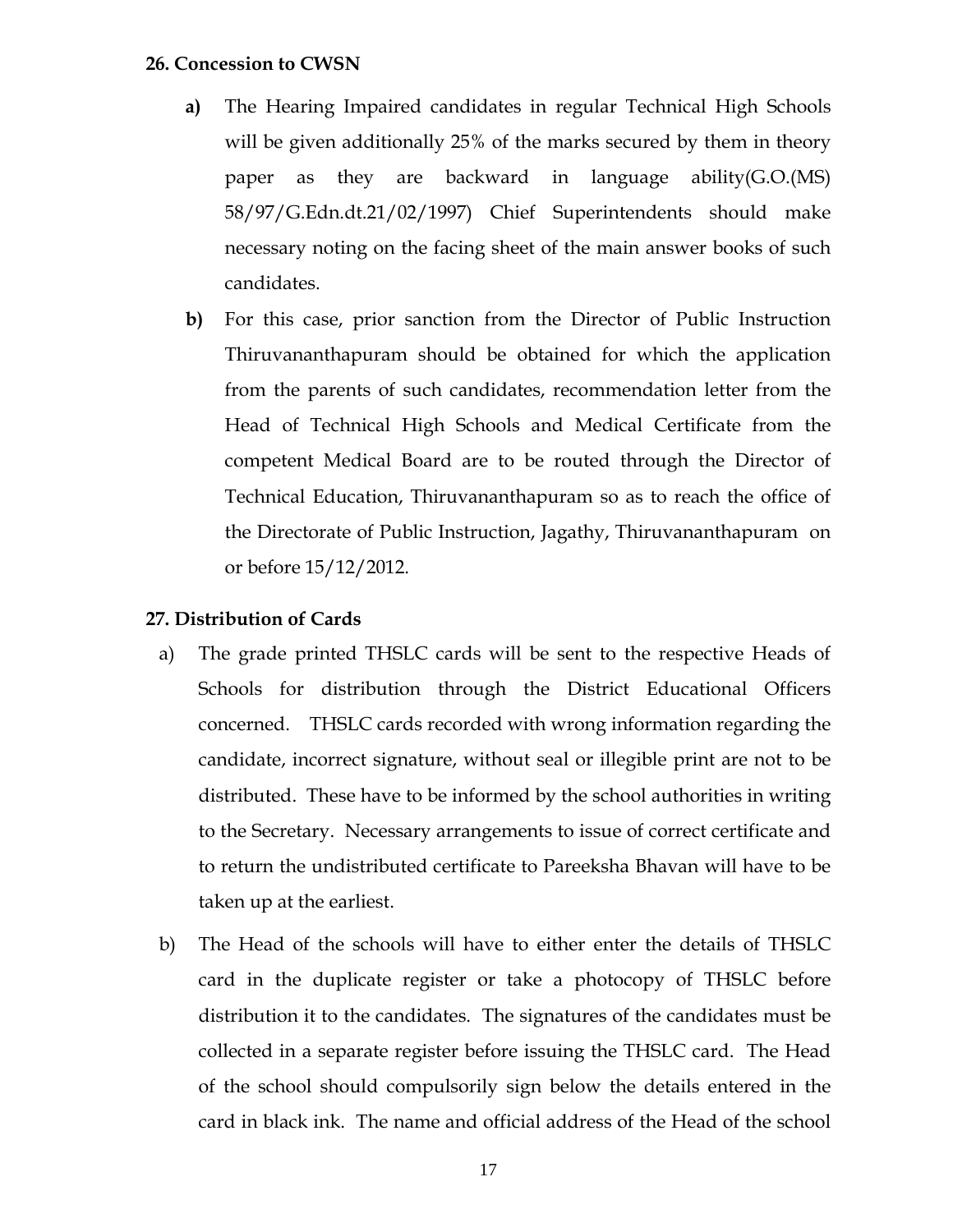is to be placed beneath the signature and the office (school) seal should be fixed before the distribution of THSLC cards to the candidates.

c) The Head of the school should sign in black ink in the SSLC card. Green ink should not be used and such certificates will be treated as invalid.

#### **28. Score Details**

 The score secured in the examination will not be disclosed to the candidates under any circumstances. But for those who go for higher studies, if the scores of THSLC examination are required for admission, their numerical marks will be communicated confidentially to the Head of the institution where he/she seeks admission at the instance of submitting a separate application in white paper along with the Chalan after remitting Rs.100/- in any Government Treasury. For employment purpose also score details will be communicated in this manner.

The score details of candidates who appeared the exam before 2 years will be given to the candidates on production of chalan by remitting Rs. 200/- in any Government Treasury.

#### **29. Eligibility Certificate**

 Those who have passed THSLC can obtain the eligibility certificate required for continuing their studies. To obtain this certificate the candidate should submit an application in white paper affixing a court fee stamp worth Rs.5/- along with their THSLC card/ Certificate duly attested by a Gazetted Officer.

 Care should be taken to follow the instructions provided in this notification for the smooth conduct of the examination.

#### **A. SHAJAHAN, IAS Commissioner for Government Examination**

Approved //

#### **Johns V. John, Secretary**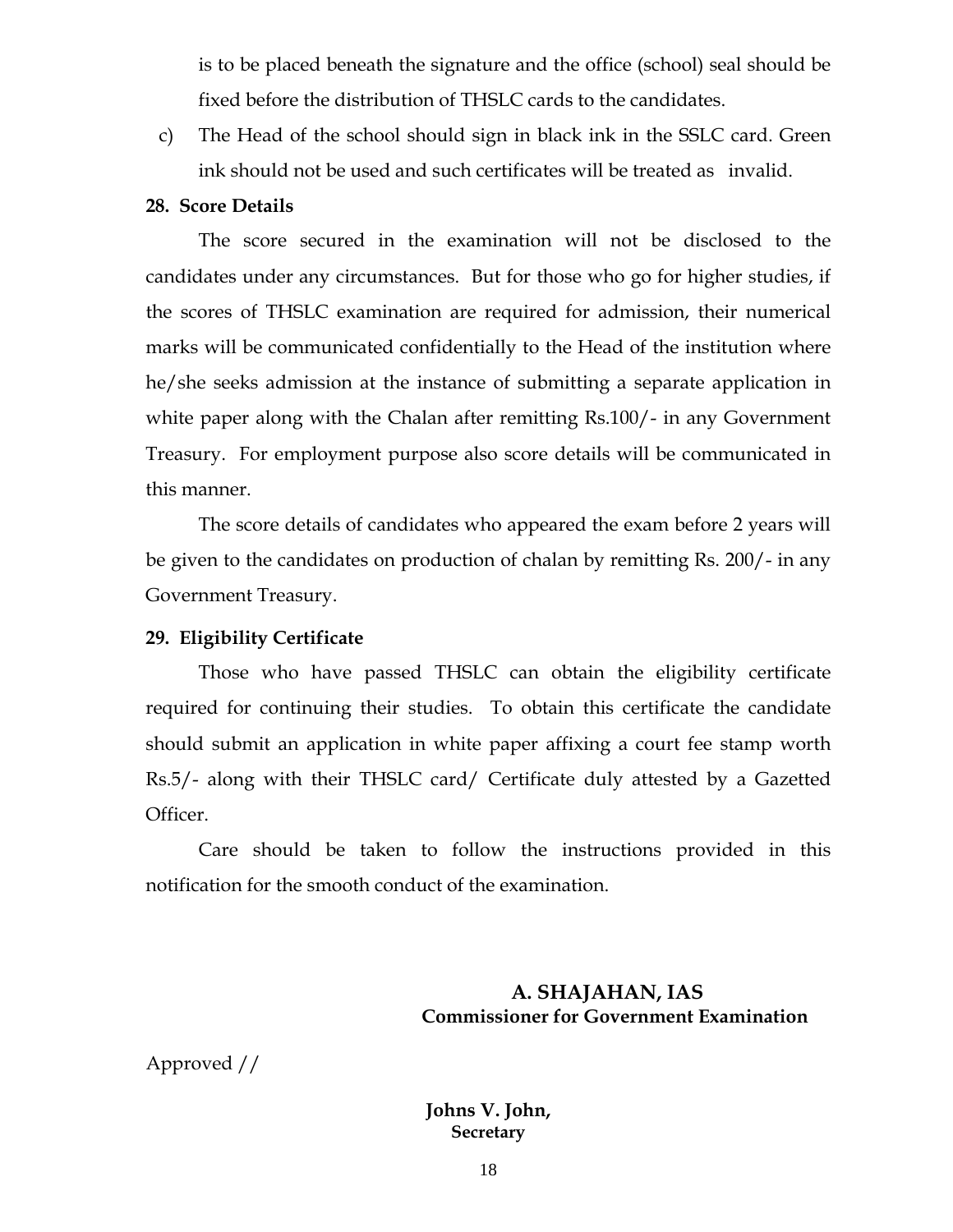#### **ANNEXURE –A APPLICATION FOR THSLC EXAMINATION-MARCH 2013 (For Private/ARC/BT Categories)**

- 1. Name of Centre and Centre No. : 2. Name of the Candidate : 3. Sex (Male or Female) : 4. Address with Phone No. : 5. Religion and Caste : 6. Whether eligible for fee concession if so category: 7. Date of birth : 8. Name of guardian
- 9. Medium of Instruction :
- 10. Chances of Appearance :
- 11. No. of paper not eligible for higher studies :
- 12. Details of the papers appearing for :

| Sl.<br>No. | Subject | Grade secured<br>(Private and BT) |
|------------|---------|-----------------------------------|
|            |         |                                   |
|            |         |                                   |
|            |         |                                   |
|            |         |                                   |
|            |         |                                   |
|            |         |                                   |
|            |         |                                   |
|            |         |                                   |
|            |         |                                   |
|            |         |                                   |
|            |         |                                   |

| Details of previous appearances and subjects |                                |  |  |  |  |  |  |
|----------------------------------------------|--------------------------------|--|--|--|--|--|--|
|                                              | passed (Private and BT)        |  |  |  |  |  |  |
| Sl.                                          | Subject<br>Register No<br>Year |  |  |  |  |  |  |
| No                                           |                                |  |  |  |  |  |  |
|                                              |                                |  |  |  |  |  |  |
|                                              |                                |  |  |  |  |  |  |
|                                              |                                |  |  |  |  |  |  |
|                                              |                                |  |  |  |  |  |  |
|                                              |                                |  |  |  |  |  |  |
|                                              |                                |  |  |  |  |  |  |
|                                              |                                |  |  |  |  |  |  |

| 13. | Whether appearing for betterment         | : Y/N                |
|-----|------------------------------------------|----------------------|
|     | If so, name of the school first appeared | $\ddot{\phantom{a}}$ |
| 14. | Whether ARC?                             | : Y/N                |

If yes, whether acquired enough attendance? :

15. Details of fee remitted

| Fee | $\overline{\phantom{a}}$<br>Fine | Cost of THSLC | Total | Date of remittance of the fees |
|-----|----------------------------------|---------------|-------|--------------------------------|
|     |                                  |               |       |                                |
|     |                                  |               |       |                                |

16. Other details, if any

 The details given above are true. The particulars of all the previous appearances are furnished in this application

Place:

Date

#### **Signature of the Candidate**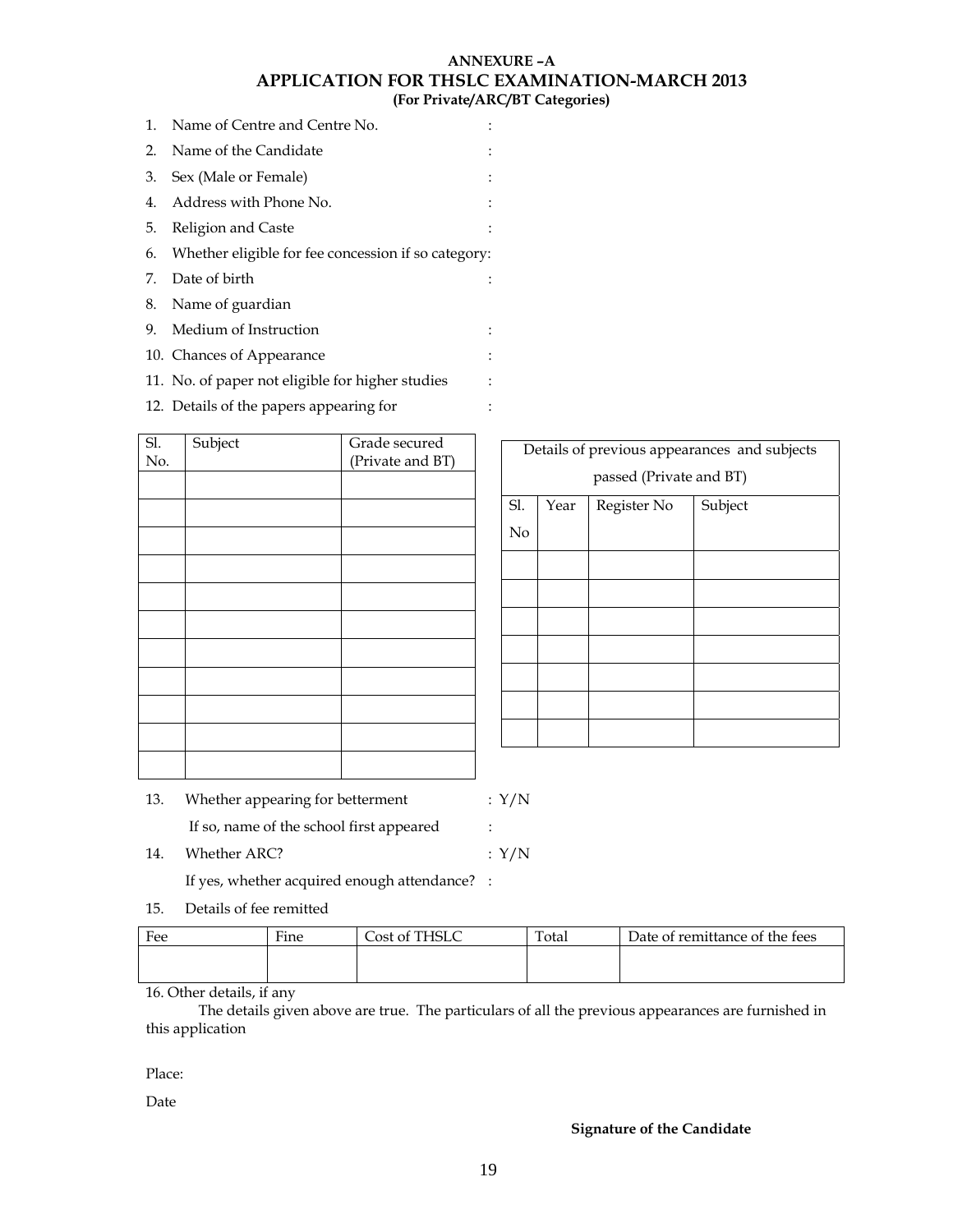#### **ANNEXURE –B**

#### **THSLC EXAMINATION –MARCH 2013**

#### **Application for Scrutiny/Photocopy/Revaluation of the Answer Script**

- 1. Register No. :
- 2. Name of Candidate :
- 3. Address with Phone No :
- 4. Name of Centre and Centre No :
- 5. Medium of Instruction :
- 6. Details of papers :

|                |         | Grade   | Items applied for (put X mark) |                                        |             | Fee      |
|----------------|---------|---------|--------------------------------|----------------------------------------|-------------|----------|
| Sl.No          | Subject | Secured | Scrutiny<br>(Rs.50)            | Photocopy  <br>$(Rs. 200/-)$ (Rs. 400) | Revaluation | remitted |
|                |         |         |                                |                                        |             |          |
| $\mathbf{1}$   |         |         |                                |                                        |             |          |
| $\overline{2}$ |         |         |                                |                                        |             |          |
| $\mathfrak{B}$ |         |         |                                |                                        |             |          |
| $\overline{4}$ |         |         |                                |                                        |             |          |
| 5              |         |         |                                |                                        |             |          |
| 6              |         |         |                                |                                        |             |          |
| 7              |         |         |                                |                                        |             |          |
| 8              |         |         |                                |                                        |             |          |
| 9              |         |         |                                |                                        |             |          |
| 10             |         |         |                                |                                        |             |          |

7. Details of the fee remitted at the exam centre

| Receipt No | Date | Amount                               |  |  | Total |
|------------|------|--------------------------------------|--|--|-------|
|            |      | Revaluation<br>Photocopy<br>Scrutiny |  |  |       |
|            |      |                                      |  |  |       |
|            |      |                                      |  |  |       |
|            |      |                                      |  |  |       |

Place:

Date:

#### **Signature of the Candidate**

**Note: Fees should be remitted in cash to the Headmaster of the Examination Centre.**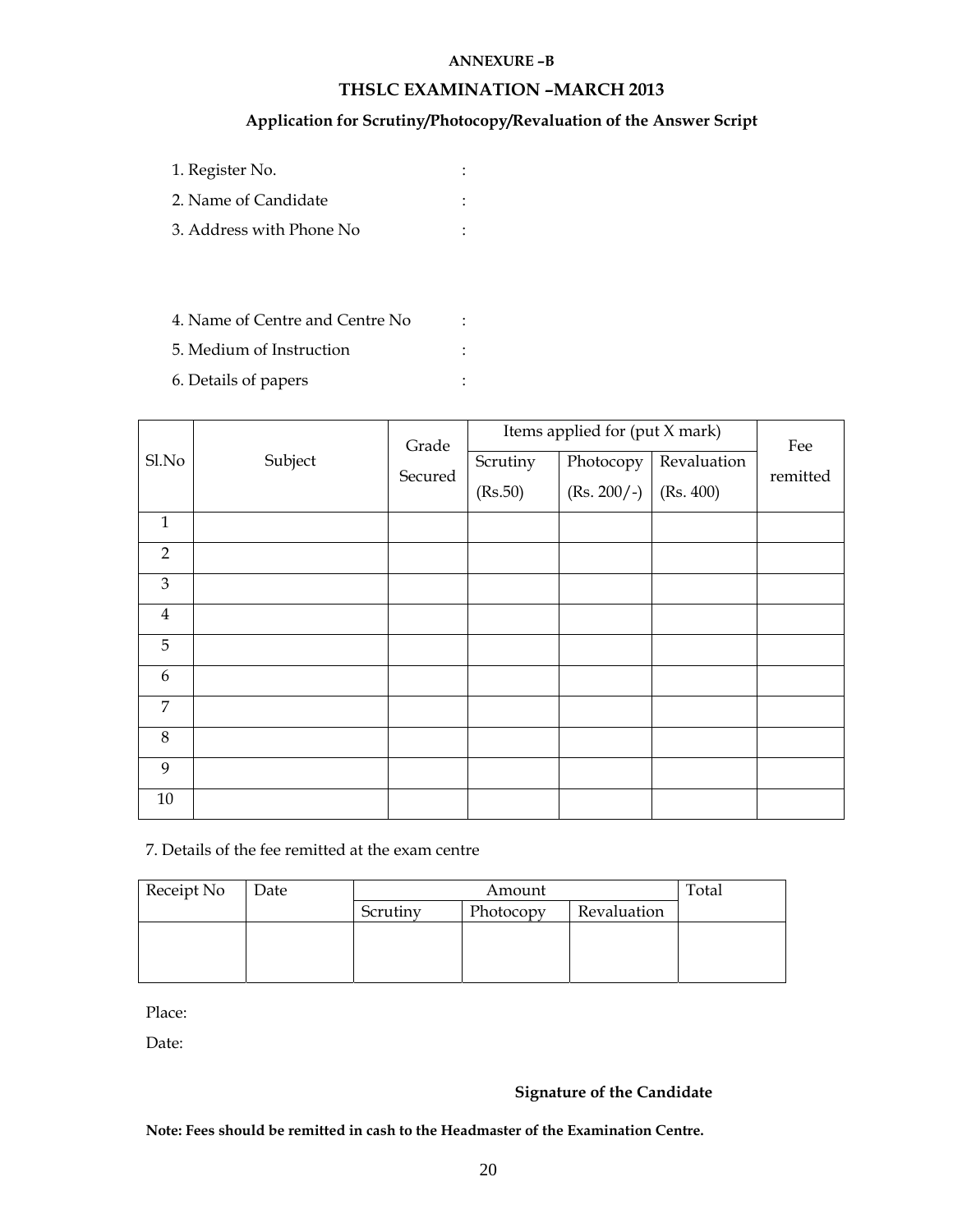#### **ANNEXURE C**

## **THSLC EXAMINATION- MARCH 2013**

#### **APPLICATION FOR CANCELLATION OF CANDIDATURE**

| 1. Centre No                  |                                                                           | 2. Educational District |                                                |
|-------------------------------|---------------------------------------------------------------------------|-------------------------|------------------------------------------------|
| 3. Name of Candidate          |                                                                           |                         |                                                |
| 4. Register No                |                                                                           |                         |                                                |
| 5. Name of School             |                                                                           |                         |                                                |
| 6. Reason for cancellation    |                                                                           |                         |                                                |
|                               | 7. Documents submitted as proof                                           |                         |                                                |
|                               | 8. Whether removed from the roll                                          |                         |                                                |
| Date of removal               | 9. If yes, reason for the same and                                        | $\cdot$                 |                                                |
| IT practical examination      | 10. Whether participated in the                                           |                         |                                                |
| 11. Other details if any      |                                                                           |                         |                                                |
| 12. Signature of the Guardian |                                                                           |                         |                                                |
|                               | The above mentioned statements are true. Hence, the request to cancel the |                         |                                                |
| candidature is recommended.   |                                                                           |                         |                                                |
| Place:                        |                                                                           |                         |                                                |
| Date:                         | <b>School Seal</b>                                                        |                         | <b>Signature of the Head</b><br>of Institution |

**Note:- Application should reach the office of the Secretary to the Commissioner for Government Examination on or before ………………..**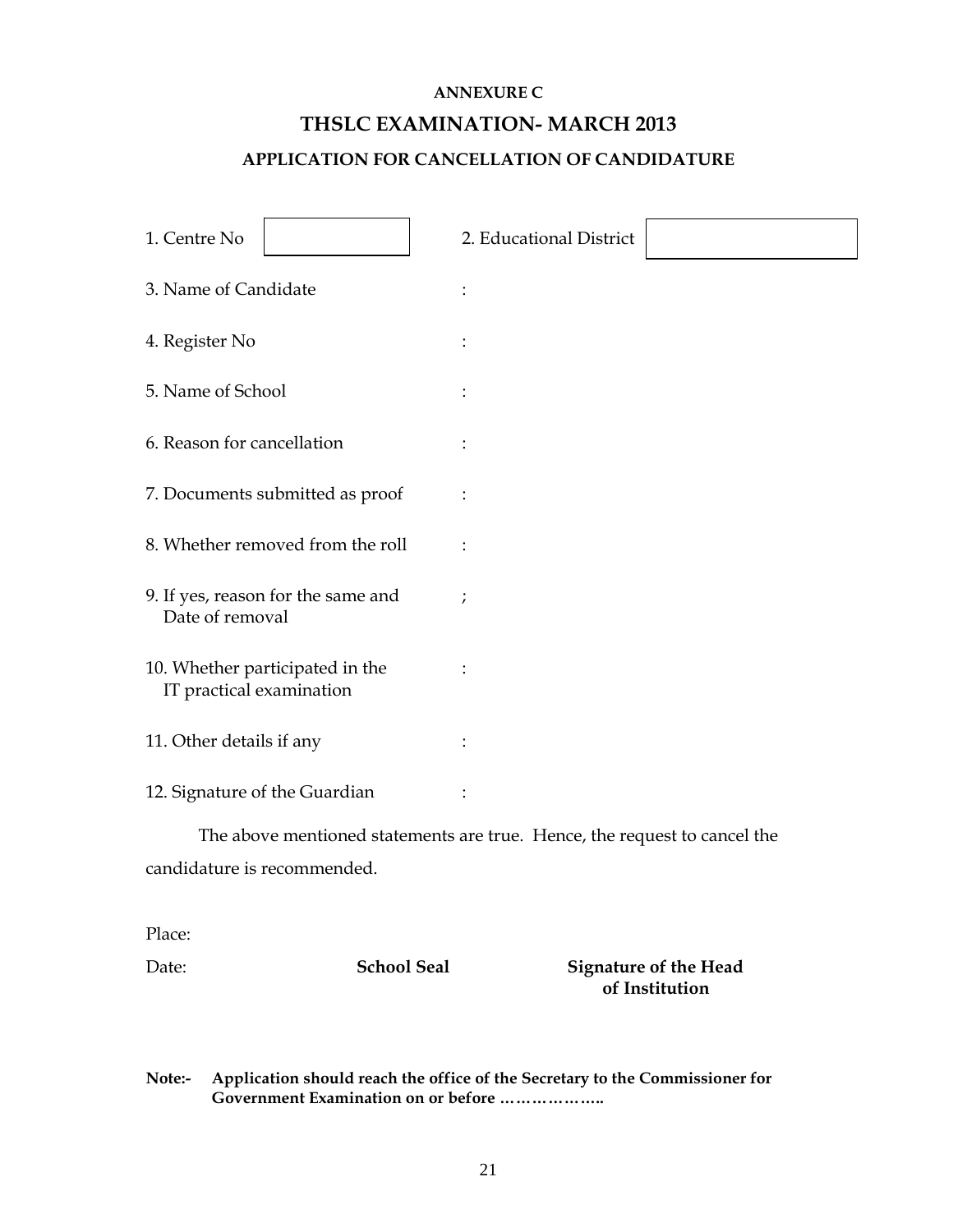#### **ANNEXURE D**

### **THSLC EXAMINATION –MARCH 2013**

## **CERTIFICATE TO CSWN FOR EXAMINATION CONCESSION ISSUED BY THE HEAD OF THE SCHOOL**

| School, whose signature is given above. He/ She is having % I.Q and               |
|-----------------------------------------------------------------------------------|
|                                                                                   |
| issued by Medical Board/ Physician in Psychiatry from a Government Hospital.      |
| The following examination concessions are recommended for the candidate           |
| 1.                                                                                |
| 2.                                                                                |
| 3.                                                                                |
| 4.                                                                                |
| 5.                                                                                |
|                                                                                   |
| Place:<br>Date:<br>Signature<br>Name & Designation of the Head of the institution |
| Office Seal                                                                       |
|                                                                                   |
|                                                                                   |
| Place:<br>Date:<br>Countersigned                                                  |

Office Seal

District Educational Officer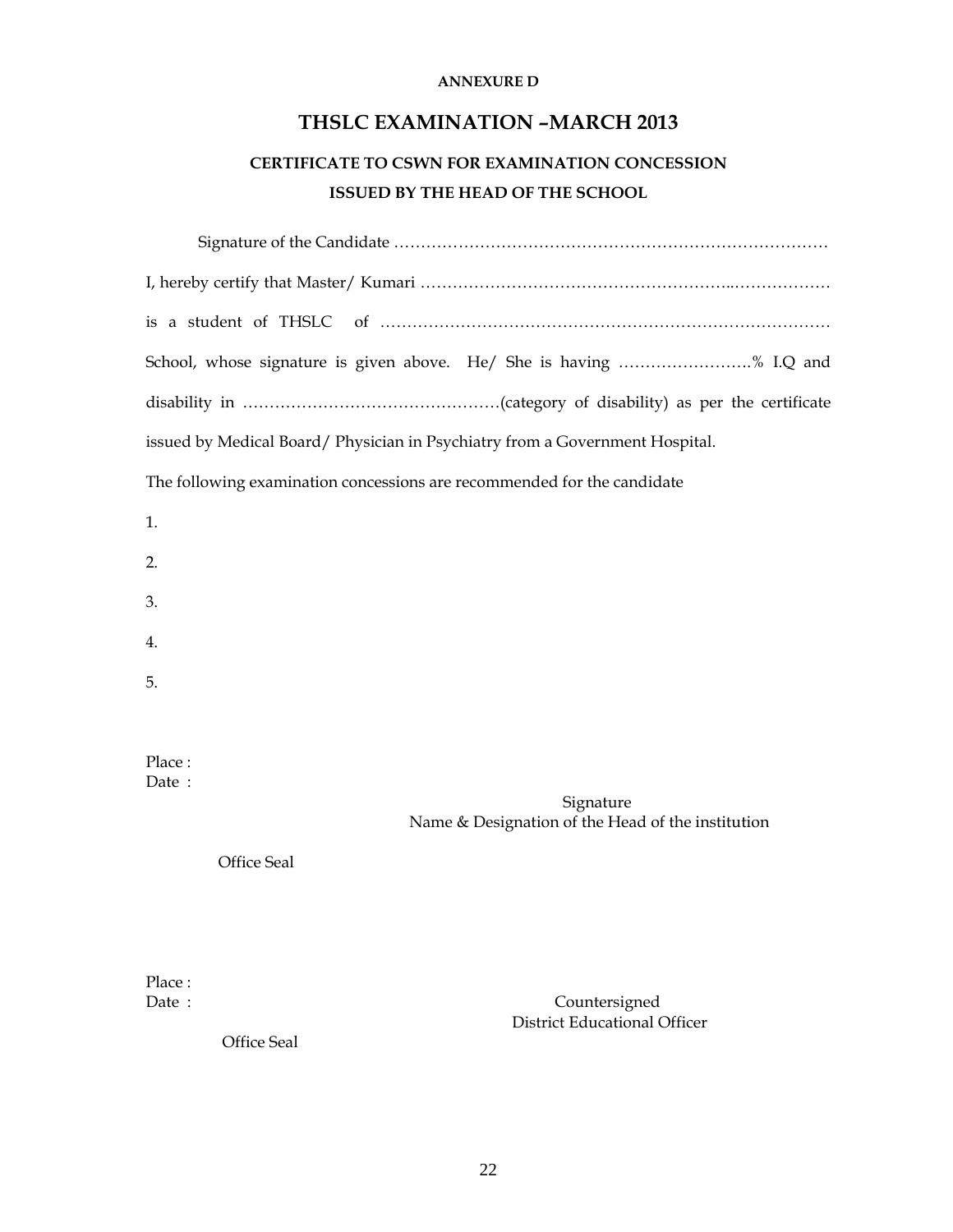#### **Annexure – E**

### **THSLC EXAMINATION MARCH 2013 - QUESTION PAPER STATEMENT**

Name of Centre : Centre Code : Phone No. Name of Educational District …………………………..………………….………………………..

| <b>PAPER</b>           | <b>SUBJECT</b>                         |                                                                          | <b>NO.OF QUESTION</b><br><b>PAPERS REQUIRED</b> | <b>REMARKS</b> |
|------------------------|----------------------------------------|--------------------------------------------------------------------------|-------------------------------------------------|----------------|
| Ι                      |                                        | MALAYALAM                                                                |                                                 |                |
| $\mathbf{H}$           |                                        | <b>ENGLISH</b>                                                           |                                                 |                |
| III                    |                                        | <b>HUMANITIES</b>                                                        |                                                 |                |
| IV                     |                                        | <b>PHYSICS</b>                                                           |                                                 |                |
| V                      |                                        | <b>CHEMISTRY</b>                                                         |                                                 |                |
| VI                     |                                        | <b>MATHEMATICS</b>                                                       |                                                 |                |
| <b>VII</b>             |                                        | MECHANICAL ENGINEERING                                                   |                                                 |                |
| <b>VIII</b>            |                                        | <b>COMPUTER SCIENCE III &amp;IT</b>                                      |                                                 |                |
| IX                     |                                        | ELECTRICAL ENGINEERING                                                   |                                                 |                |
| X                      |                                        | ELECTRICAL TECHNOLOGY II                                                 |                                                 |                |
| XI                     |                                        | <b>ENGINEERING DRAWING</b>                                               |                                                 |                |
| XII                    |                                        | <b>BIOLOGY</b>                                                           |                                                 |                |
| XIII                   |                                        | <b>TRADE THEORY</b>                                                      |                                                 |                |
|                        |                                        | (17 PAPERS SHOWN BELOW SEPARATELY)                                       |                                                 |                |
|                        | $\mathbf{1}$                           | <b>FITTING</b>                                                           |                                                 |                |
|                        | $\overline{2}$                         | <b>WELDING</b>                                                           |                                                 |                |
|                        | 3<br><b>TURNING</b>                    |                                                                          |                                                 |                |
|                        | 4                                      | ELECTRICAL WIRING AND<br>MAINTENANCE OF DOMESTIC<br>APPLIANCE (EW & MDA) |                                                 |                |
|                        | 5                                      | MAINTENANCE OF TWO WHEELERS &<br>THREE WHEELERS                          |                                                 |                |
|                        | 6                                      | <b>ELECTROPLATING</b>                                                    |                                                 |                |
|                        | 7                                      | TV MAINTENANCE & REPAIR                                                  |                                                 |                |
|                        | 8                                      | <b>ELECTRONICS</b>                                                       |                                                 |                |
|                        | 9                                      | <b>SURVEYING</b>                                                         |                                                 |                |
|                        | 10                                     | RUBBER TECHNOLOGY                                                        |                                                 |                |
| 11                     |                                        | COMPOSING PROOF READING & BOOK<br><b>BINDING</b>                         |                                                 |                |
|                        | 12<br>MOTOR MECHANIC (AUTOMOBILE)      |                                                                          |                                                 |                |
|                        | REFRIGERATION & AIR CONDITIONING<br>13 |                                                                          |                                                 |                |
|                        | PLUMBING<br>14                         |                                                                          |                                                 |                |
|                        | 15                                     | MASONRY & CONCRETE WORK                                                  |                                                 |                |
|                        | 16                                     | <b>AGRICULTURE</b>                                                       |                                                 |                |
| IV                     |                                        | ELECTRONICS II (TRADE THEORY)                                            |                                                 |                |
| $\mathbf{X}\mathbf{V}$ |                                        | $\mathop{\text{IT}}$                                                     |                                                 |                |

#### **SIGNATURE OF SUPERINTENDENT / PRINCIPAL**

 **(School Seal)**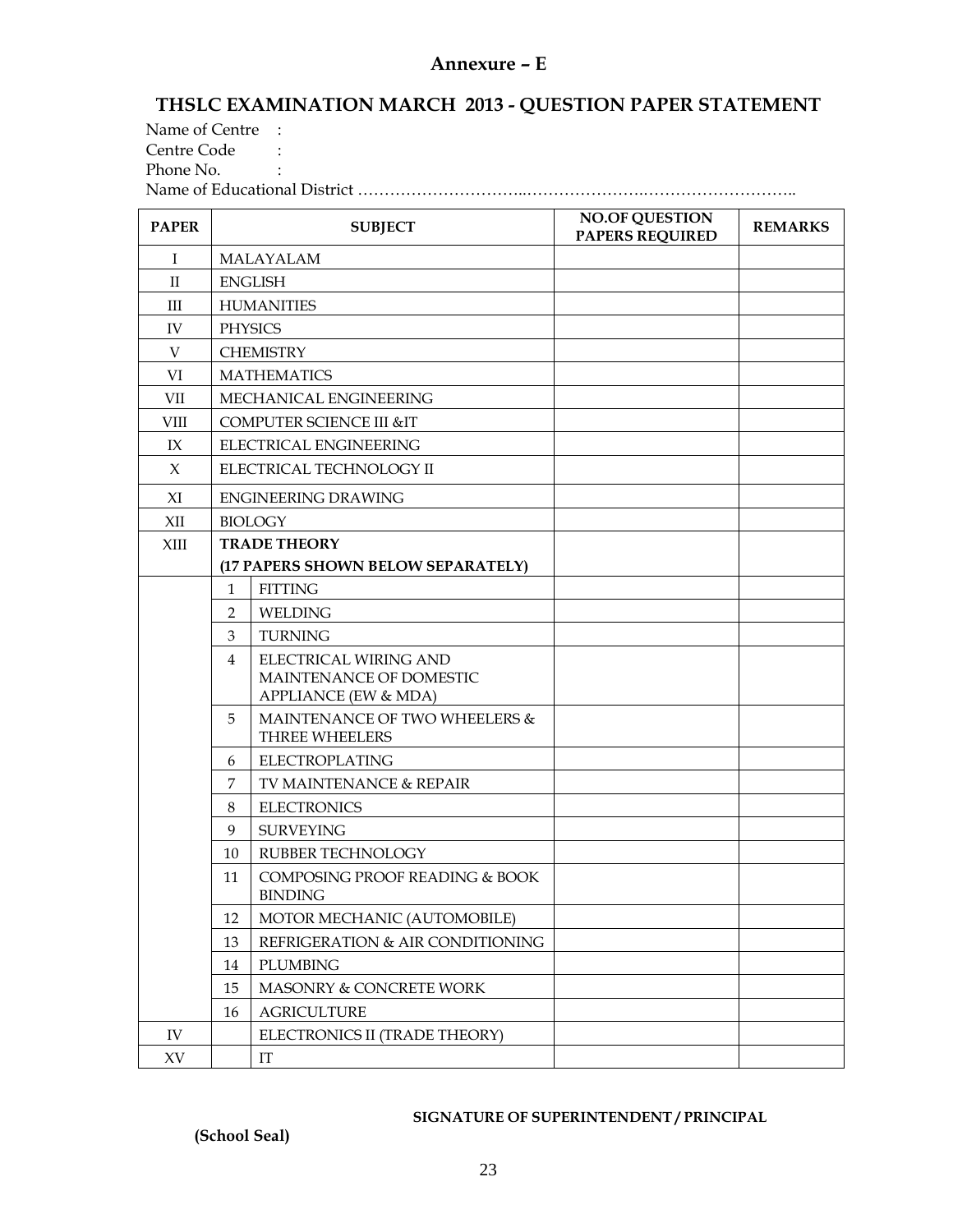

General Education-Delegation of Power to the Educational Officers-Modified-Orders Issued.

#### **GENERAL EDUCATION (J) DEPARTMENT**

G.O (MS) No.224 /2011/G.Edn

Dated, Thiruvananthapuram, 2-11-11

Read:- 1) G.O (MS) No.14/94/G.Edn. dated 3/2/1994 2) G.O (MS) No.198/09/G.Edn. dated 5/10/2009.

#### **ORDER**

As per Government Order read as  $1<sup>st</sup>$  paper above, the power of exemption from age rules for admission of pupil in schools has been delegated to Educational Officers, viz. District Educational Officers and Assistant Educational Officers and the period of exemption that can be granted by them is limited to six months.

Vide Government Order read as  $2^{nd}$  paper above, the period of exemption that can be granted by the Educational Officers is limited to three months.

Representations from various offices have been received requesting to delegate the power of exemption from age rules in Standard X as six months to District Educational Officers.

In modification of the Government Orders read above, Government Order that the power of exemption from age rules for three months for admission of pupils in Standard I to IX and 6 months in Standard X will be delegated to District Educational Officers and Assistant Educational officers.

> (By Order of the Governor) R.MADHUSOODHANAN NAIR ADDITIONAL SECRETARY

To

The Director of Public Instruction, Thiruvananthapuram All Deputy Directors of Education, All District Educational Officers/Assistant Educational Officers, All sections and Officers in General Education Department, The Principal Accountant General (Audit) Kerala, Thiruvananthapuram The Accountant General, (A&E), Kerala, Thiruvananthapuram. Stock file/Office copy.

Forwarded/ By Order Section Officer